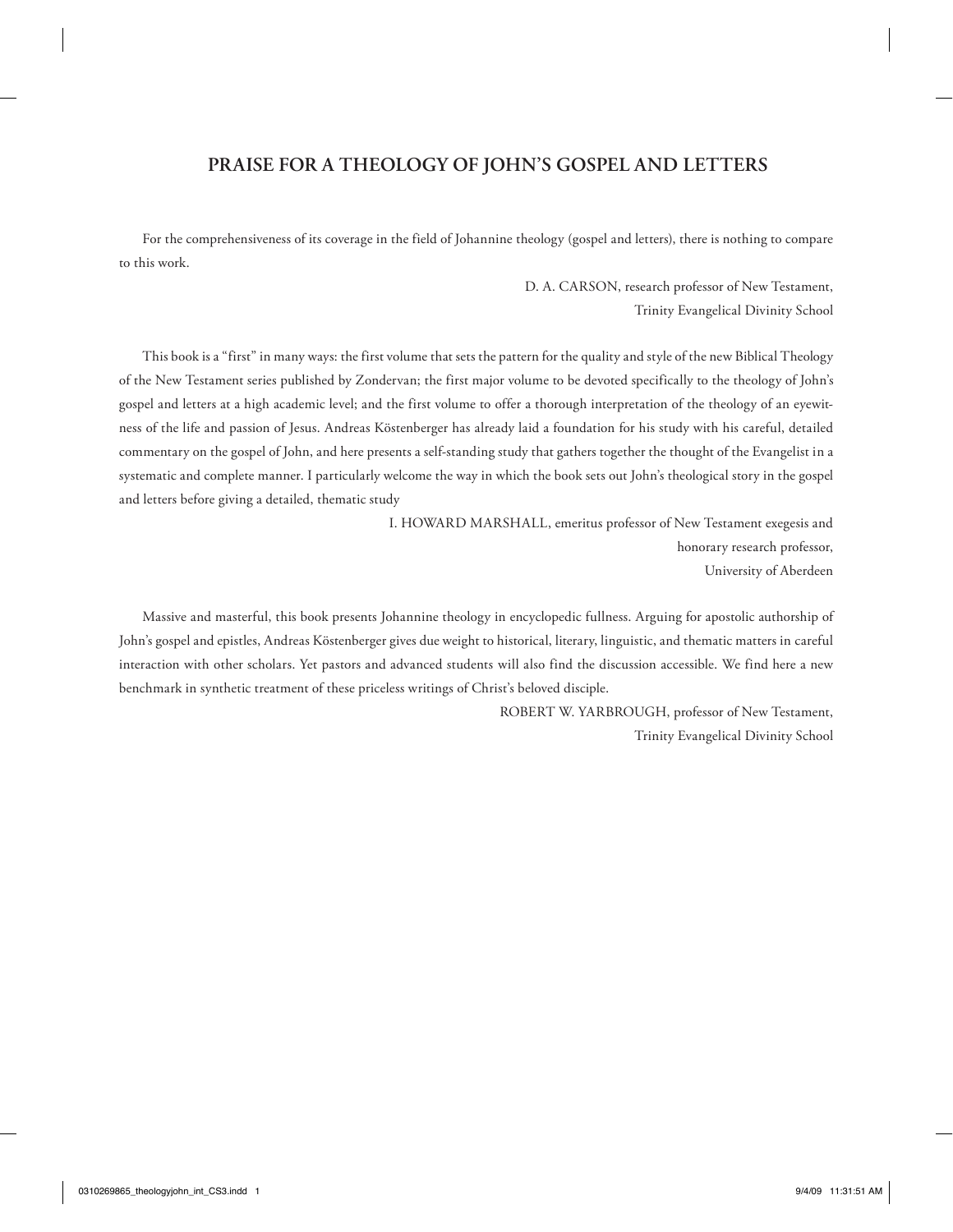#### ZONDERVAN

*A Theology of John's Gospel and Letters* Copyright © 2009 by Andreas J. Köstenberger

Requests for information should be addressed to:

Zondervan, *Grand Rapids, Michigan 49530*

Library of Congress Cataloging-in-Publication Data

Köstenberger, Andreas J., 1957- A theology of John's Gospel and letters : the Word, the Christ, the Son of God / Andreas J. Köstenberger. p. cm. – (Biblical theology of the New Testament) Includes bibliographical references and indexes. ISBN 978-0-310-26986-1 (hardcover, printed : alk. paper) 1. Bible. N.T. John – Theology. 2. Bible. N.T. Epistles of John – Theology. I. Title. BS2601.K67 2009 226.5'065 –dc22 2009028347

All Scripture quotations, unless otherwise indicated, are taken from the *Holy Bible, Today's New International Version*®. TNIV®. Copyright © 2001, 2005 by International Bible Society. Used by permission of Zondervan. All rights reserved.

Any Internet addresses (websites, blogs, etc.) and telephone numbers printed in this book are offered as a resource. They are not intended [in any way to be or imply an endorsement by Zondervan, nor does Zondervan vouch for the content of these sites and numbers for the life](http://bit.ly/1e7LAk)  of this book.

All rights reserved. No part of this publication may be reproduced, stored in a retrieval system, or transmitted in any form or by any means —electronic, mechanical, photocopy, recording, or any other—except for brief quotations in printed reviews, without the prior permission of the publisher.

*Cover and interior design by Mark Sheeres*

*Printed in the United States of America*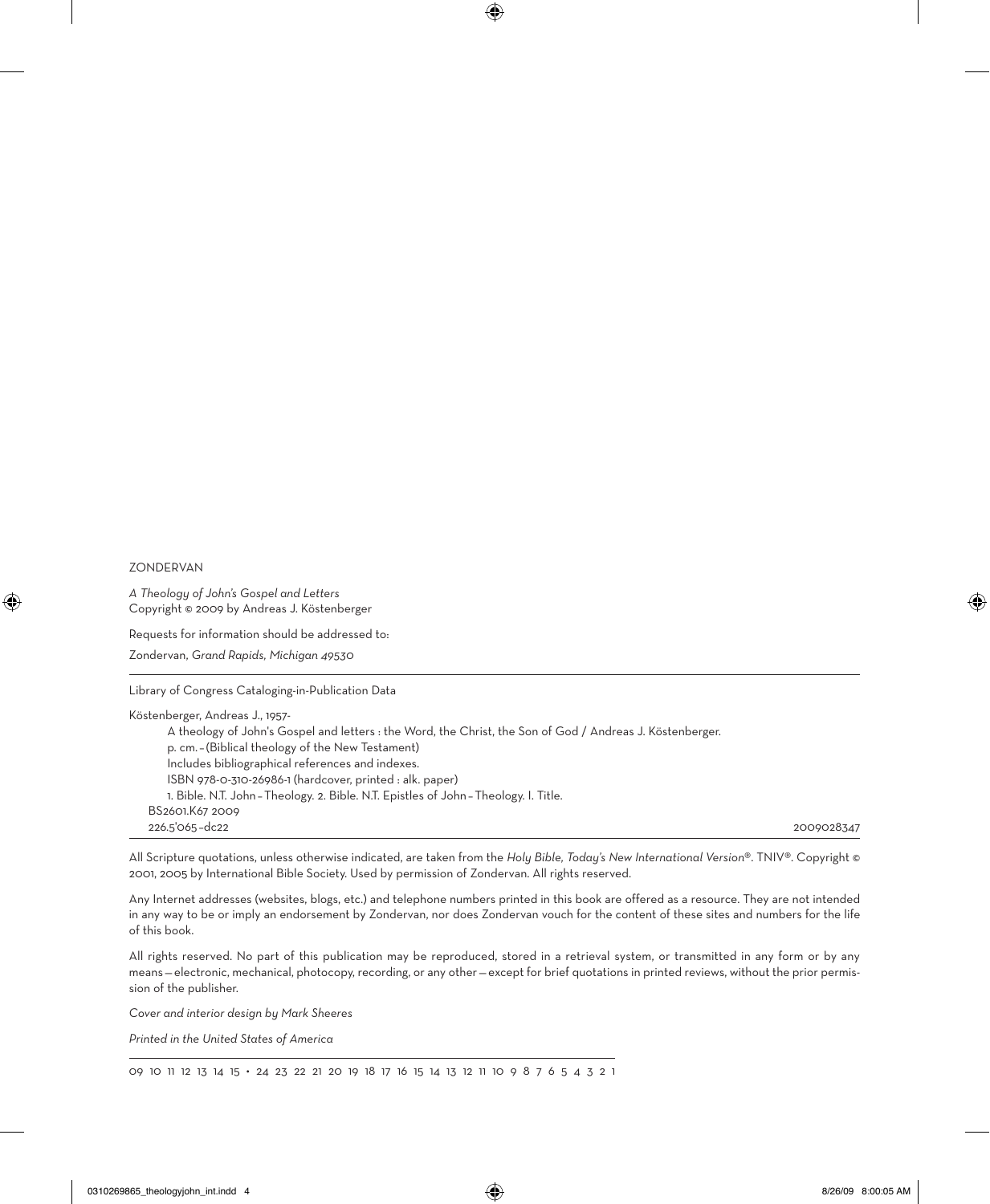# To the Word-Made-Flesh

["And since they all \[i.e. all four canonical Gospels\]](http://bit.ly/1e7LAk)  had the same object, to show Christ, the first three exhibit His body, if I may be permitted to put it like that, but John shows His soul."

 $-$ *John Calvin*, 1553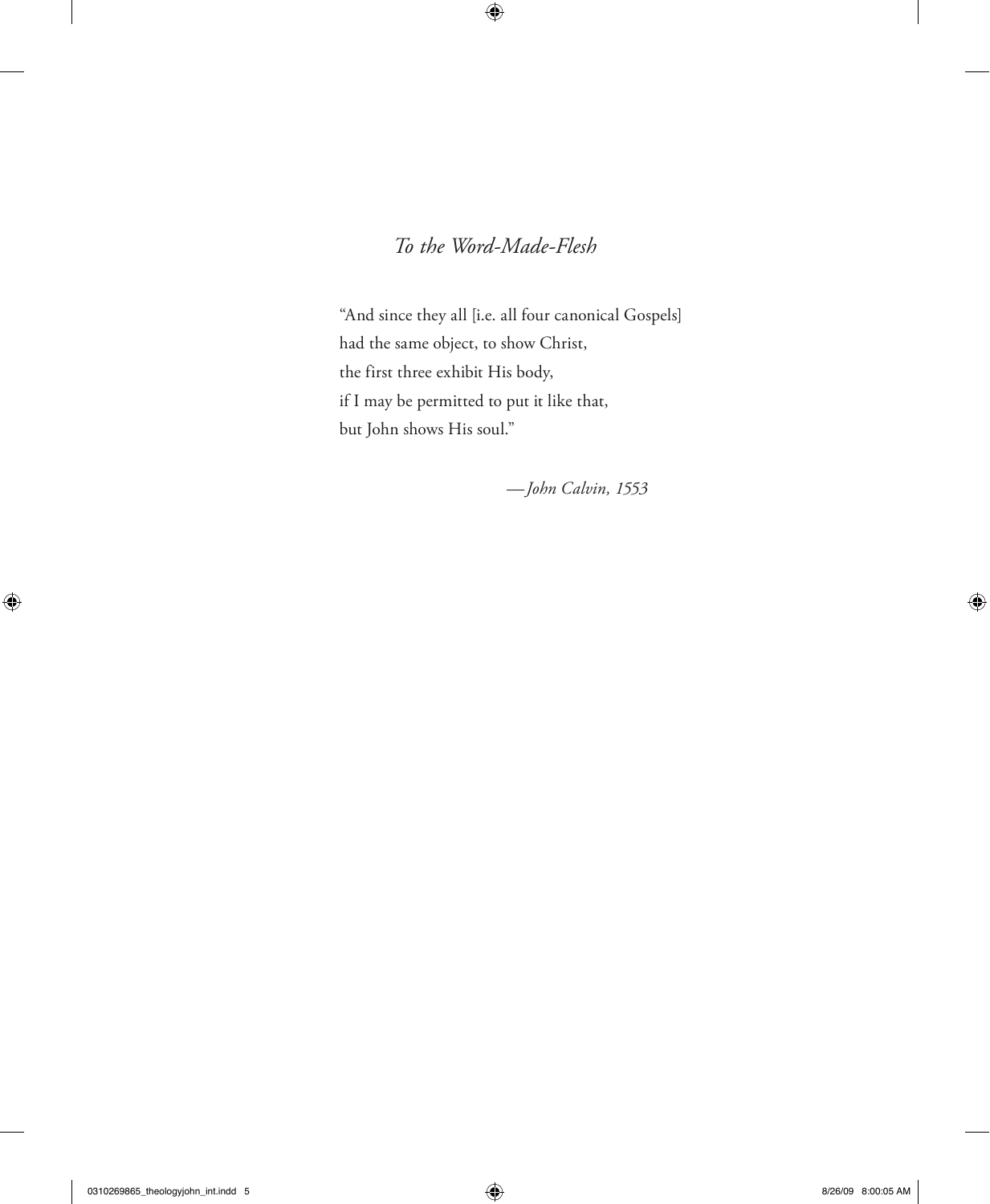# **CONTENTS**

# **PART 1**

| The Historical Framework for Johannine Theology 35 |
|----------------------------------------------------|
|----------------------------------------------------|

## CHAPTER 1

| Johannine Theology and the Historical Setting of John's Gospel and Letters. 37 |  |
|--------------------------------------------------------------------------------|--|
|                                                                                |  |
|                                                                                |  |

# **PART 2**

# CHAPTER 2

| Linguistic and Literary Dimensions of John's Gospel and Letters 127 |
|---------------------------------------------------------------------|
|                                                                     |
|                                                                     |
|                                                                     |
|                                                                     |
|                                                                     |
| CHAPTER 4                                                           |
|                                                                     |
|                                                                     |
| CHAPTER <sub>5</sub>                                                |
|                                                                     |
| 11 A Literary-Theological Reading of John's Letters 263             |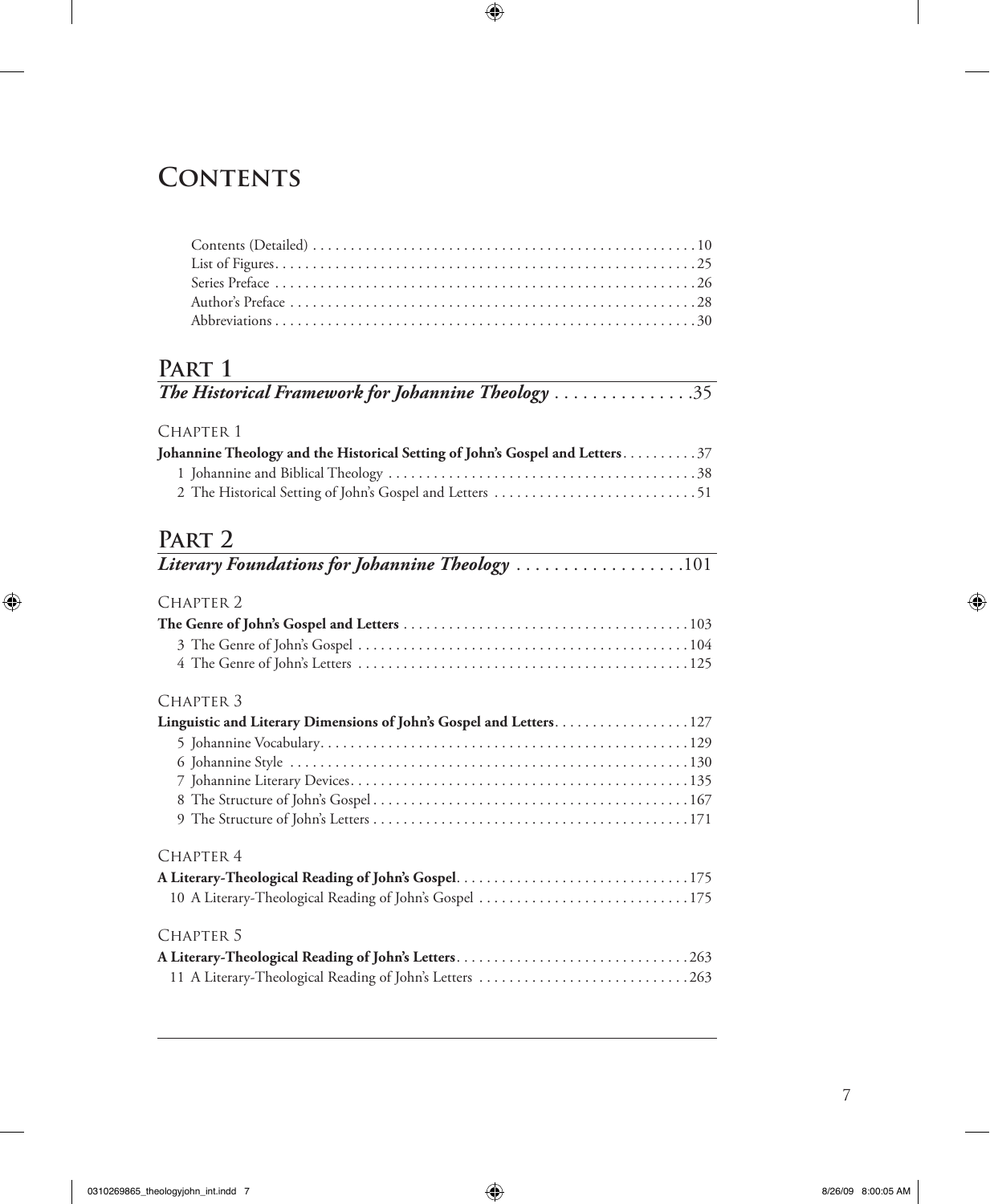# **PART 3**

|--|--|--|--|--|--|--|--|--|--|--|--|--|--|--|--|--|--|--|--|--|--|

# A. PROLEGOMENA

#### CHAPTER 6

#### B. THE END (PURPOSE; 20:30-31)

## CHAPTER 7

#### C. The Beginning (Introduction; 1:1–18)

#### CHAPTER 8

#### CHAPTER 9

#### CHAPTER 10

#### CHAPTER 11

| The Cosmic Trial Motif: The World, the Jews, and the Witnesses to Jesus 436 |  |
|-----------------------------------------------------------------------------|--|
|                                                                             |  |

| The New Messianic Community: Divine Sovereignty and Human Responsibility 457 |  |
|------------------------------------------------------------------------------|--|
|                                                                              |  |
|                                                                              |  |
|                                                                              |  |
|                                                                              |  |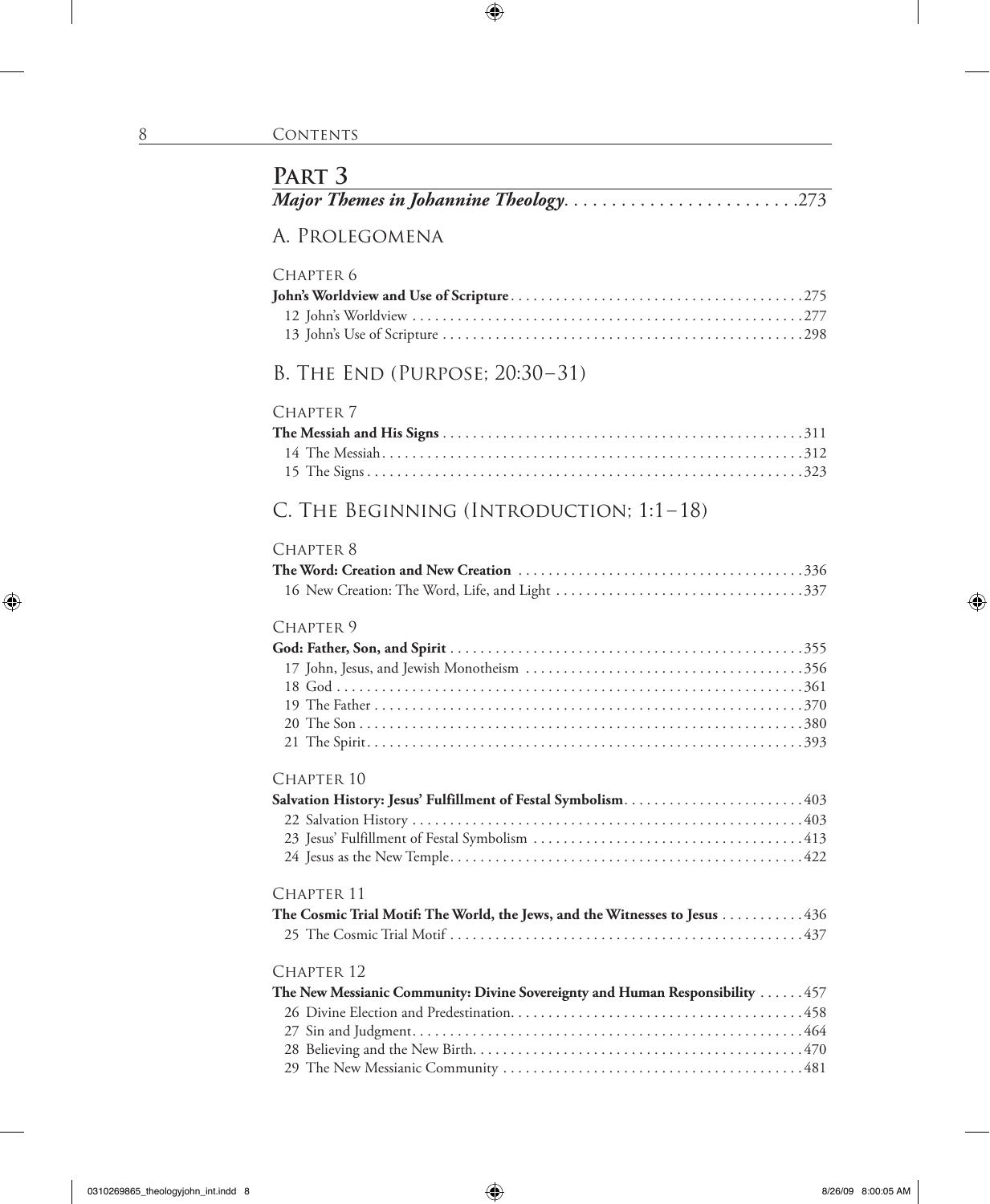# D. THE MIDDLE (PREAMBLE TO PART TWO; 13:1-3)

| CHAPTER 13 |  |
|------------|--|
|------------|--|

| CHAPTER 14 |  |
|------------|--|
|            |  |
|            |  |
|            |  |
| CHAPTER 15 |  |
|            |  |
|            |  |

# **PART 4**

|  |  |  |  |  | Johannine Theology and the Canon of Scripture 547 |  |
|--|--|--|--|--|---------------------------------------------------|--|
|--|--|--|--|--|---------------------------------------------------|--|

| The Theology of John and Other New Testament Voices549          |  |
|-----------------------------------------------------------------|--|
| 34 The Theology of John Compared to the Synoptics550            |  |
| 35 Johannine and Pauline Theology and the Theology of the Other |  |
|                                                                 |  |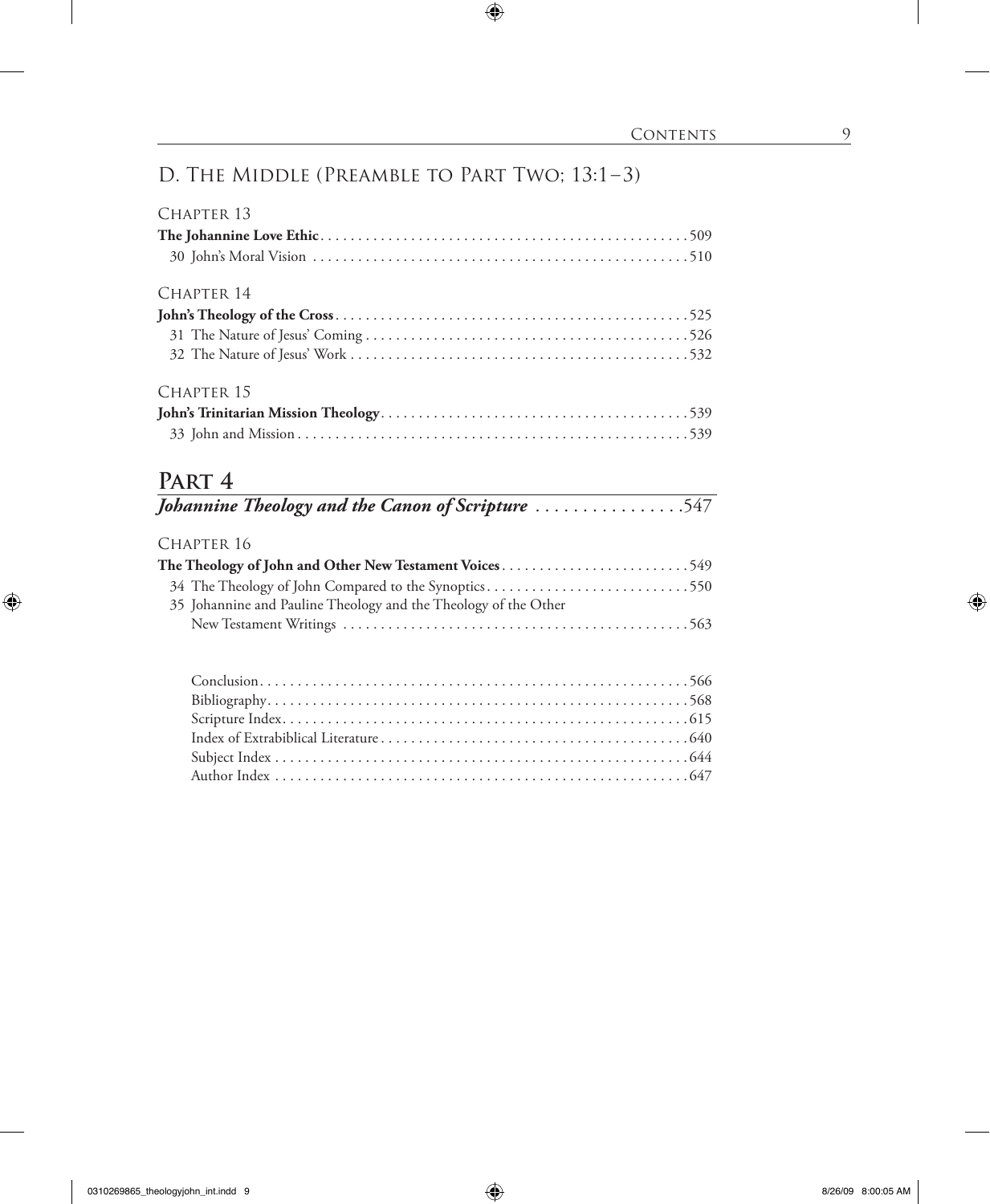# **CONTENTS (DETAILED)**

# **PART 1**

| . |                                                    |
|---|----------------------------------------------------|
|   | The Historical Framework for Johannine Theology 35 |

| Johannine Theology and the Historical Setting of John's Gospel and Letters37    |
|---------------------------------------------------------------------------------|
|                                                                                 |
|                                                                                 |
|                                                                                 |
|                                                                                 |
|                                                                                 |
|                                                                                 |
|                                                                                 |
|                                                                                 |
| 1.3.2.1 Three Areas: Historical Investigation, Literary Study, Theological      |
|                                                                                 |
| 1.3.2.2 Major Theological Themes Chosen and Criteria for Selection. 47          |
| 2. The Historical Setting of John's Gospel and Letters. 51                      |
|                                                                                 |
|                                                                                 |
| 2.1.2. The Quest for the Historical Setting of John's Gospel 53                 |
|                                                                                 |
|                                                                                 |
|                                                                                 |
|                                                                                 |
| 2.1.2.1.4 The Johannine Community Hypothesis Undermined. 56                     |
|                                                                                 |
| 2.1.2.2 The Destruction of the Temple as a Plausible Historical                 |
|                                                                                 |
|                                                                                 |
|                                                                                 |
| 2.1.2.3 The Gospel of John and Other Responses to the Loss of the Temple 63     |
| 2.1.2.3.1 Jewish Strategies for Coping with the Loss of the Temple 63           |
| 2.1.2.3.2. John's Gospel as Jewish Response to the Destruction of the Temple 65 |
|                                                                                 |
|                                                                                 |
| 2.1.2.3.5 Jewish Messianic Expectations and Jews Doing without a Temple. 70     |
|                                                                                 |
|                                                                                 |
|                                                                                 |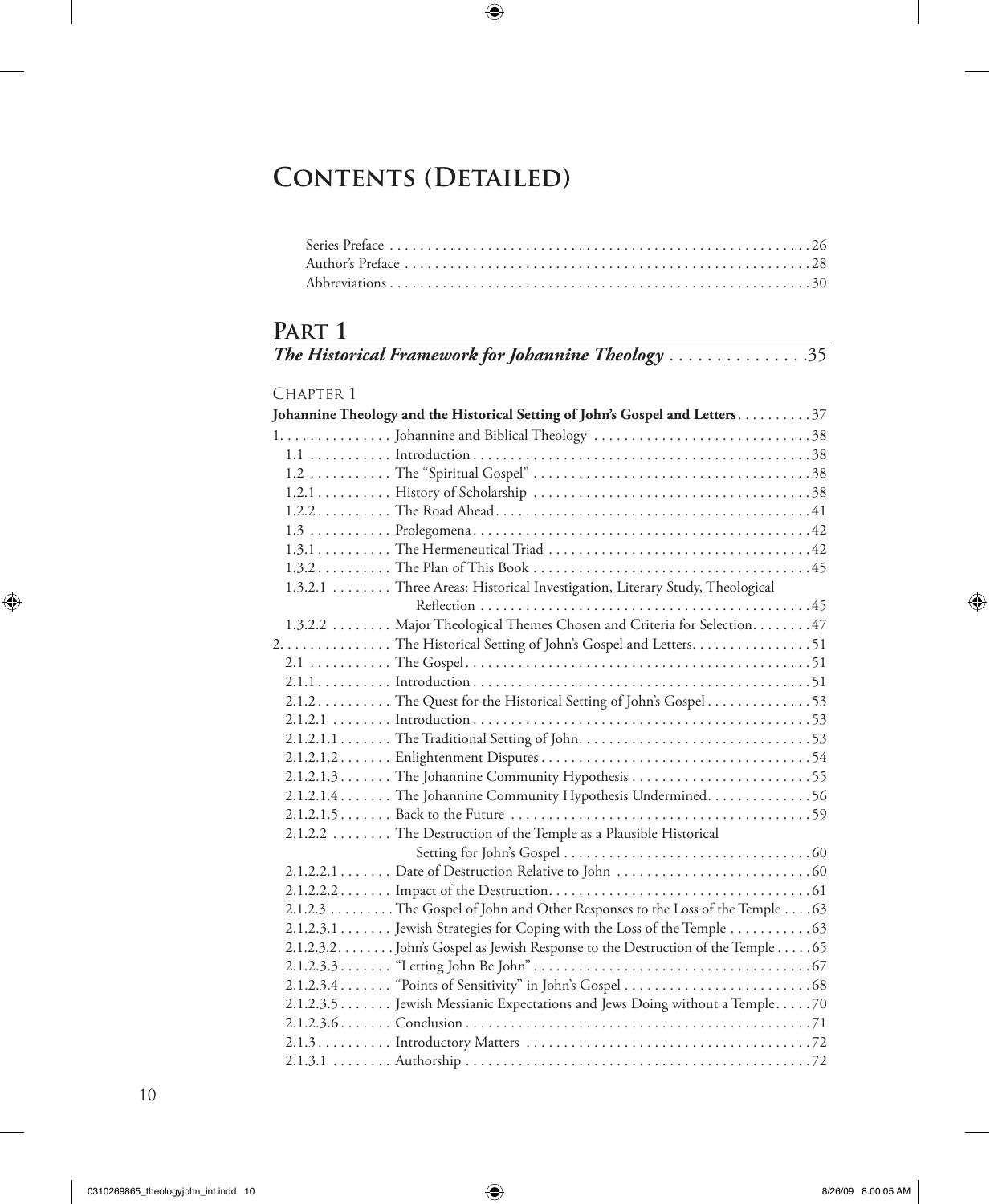# **PART 2**

|  |  | Literary Foundations for Johannine Theology $\ldots \ldots \ldots \ldots \ldots \ldots 101$ |
|--|--|---------------------------------------------------------------------------------------------|
|--|--|---------------------------------------------------------------------------------------------|

| 3.1  Background and History of Research 104                          |
|----------------------------------------------------------------------|
|                                                                      |
|                                                                      |
| 3.2  Differences between the Gospels and Greco-Roman Biographies 107 |
|                                                                      |
|                                                                      |
| 3.3.2.   John's Gospel and Jewish Historiography 108                 |
|                                                                      |
| 3.4  The Gospel and Greco-Roman Literary Conventions 111             |
|                                                                      |
|                                                                      |
|                                                                      |
|                                                                      |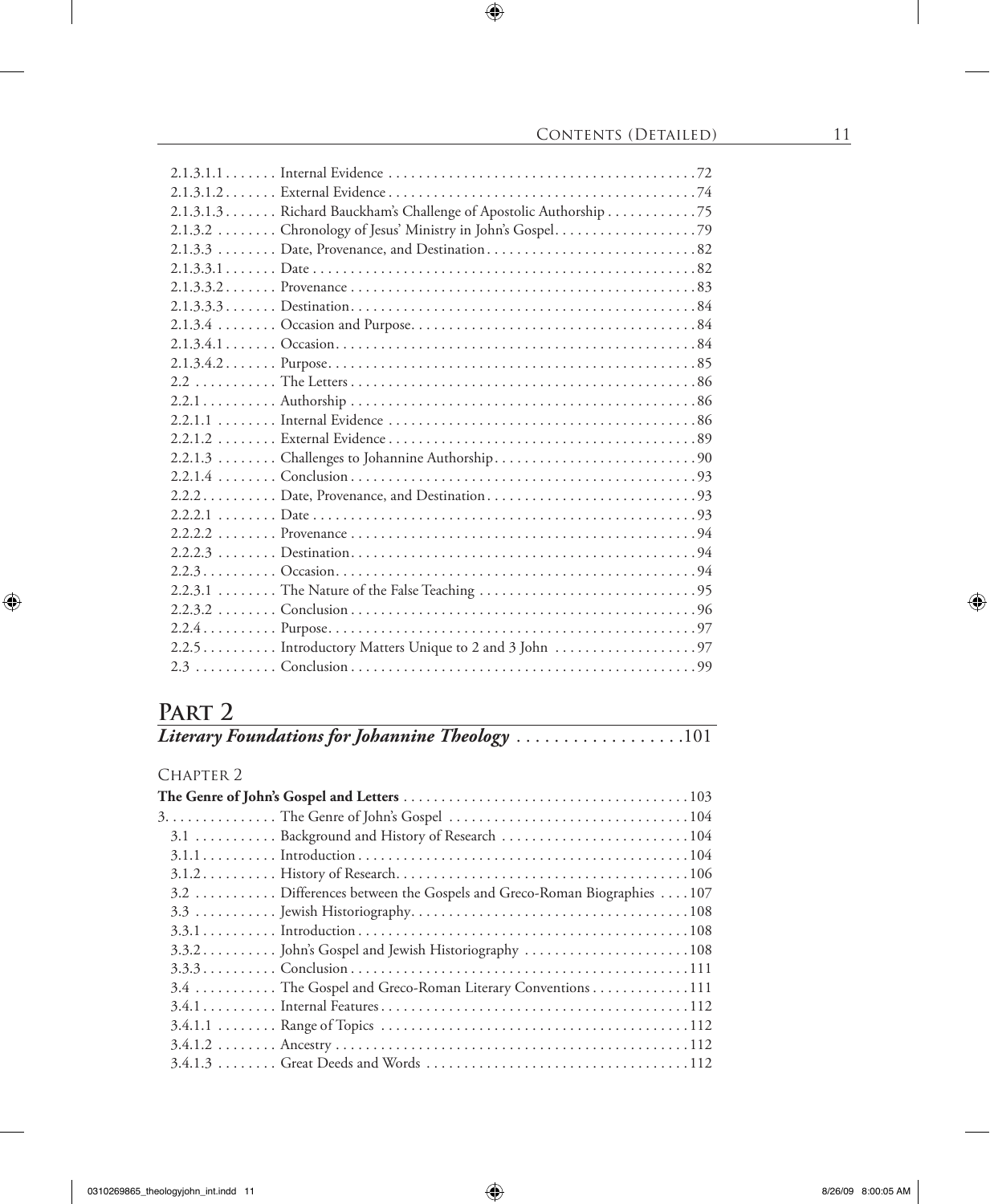| <b>CHAPTER 3</b>                                                     |  |
|----------------------------------------------------------------------|--|
| Linguistic and Literary Dimensions of John's Gospel and Letters. 127 |  |
|                                                                      |  |
| 5.1  Survey of Johannine Vocabulary 129                              |  |
| 5.2  Major Semantic Domains in John's Gospel and Letters129          |  |

| 5.2  Major Semantic Domains in John's Gospel and Letters129    |  |
|----------------------------------------------------------------|--|
|                                                                |  |
|                                                                |  |
|                                                                |  |
| 6.2  Background and History of Research 130                    |  |
| 6.3  Major Johannine Style Characteristics133                  |  |
|                                                                |  |
| 6.3.2 Select List of Major Johannine Style Characteristics 133 |  |
|                                                                |  |
|                                                                |  |
|                                                                |  |
|                                                                |  |
|                                                                |  |
|                                                                |  |
|                                                                |  |
|                                                                |  |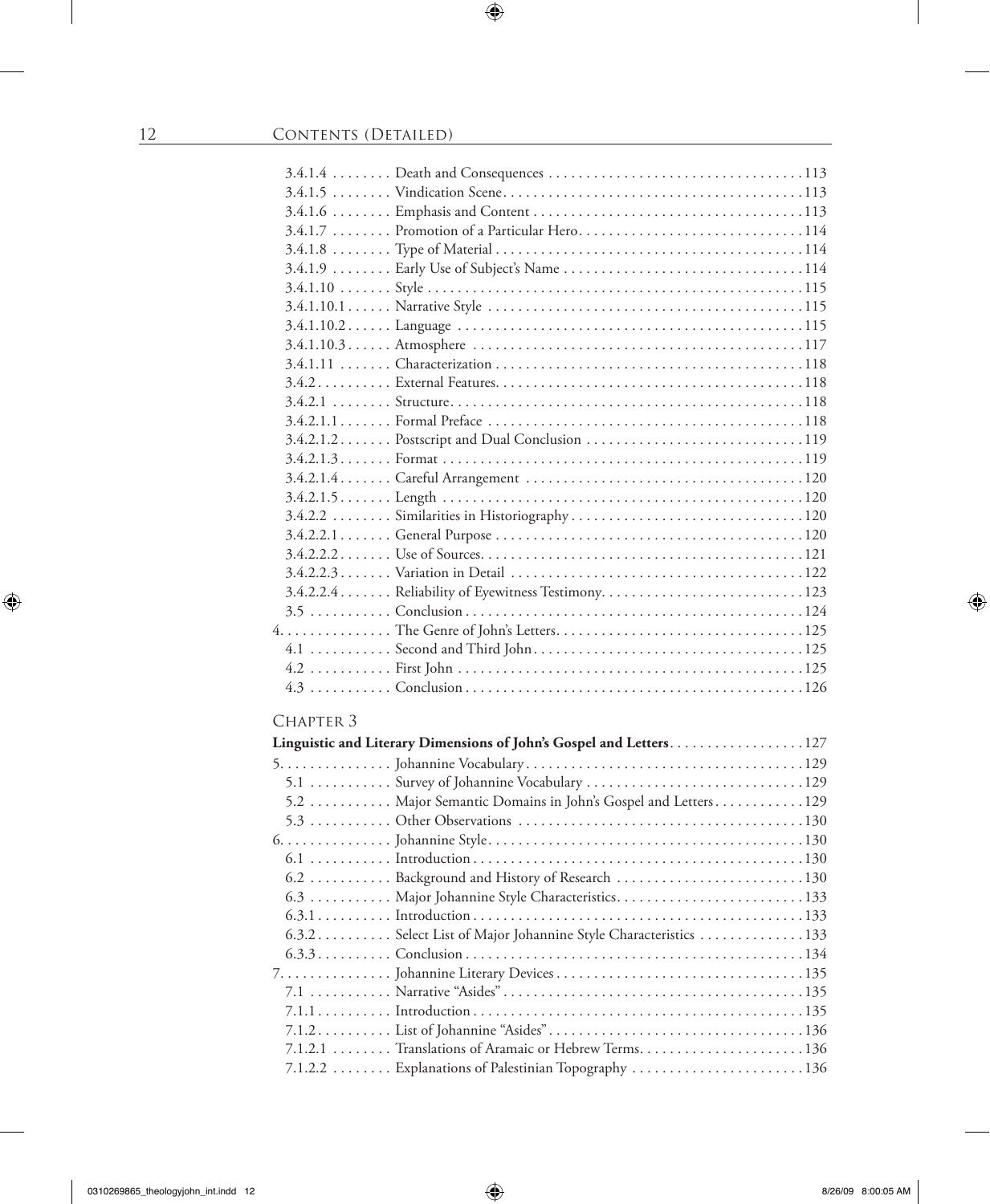| 7.1.2.4 References to Jesus' Supernatural Insight or Foreknowledge              |
|---------------------------------------------------------------------------------|
| of Events or to God's Providential Ordering of Events137                        |
| 7.1.2.5 References to Characters or Events Mentioned Earlier in the             |
|                                                                                 |
| 7.1.2.6 References to the Fulfillment of Scripture or of Jesus' Words. 138      |
|                                                                                 |
| 7.1.2.8 Clarifications of the Meaning of Statements Made by Jesus or Others 139 |
| 7.1.2.9 Statements in Relation to the Gospel Tradition 139                      |
| 7.1.2.10  Numbering of Events in the Narrative 140                              |
|                                                                                 |
| 7.1.2.12  Other Clarifying or Explanatory Statements  140                       |
|                                                                                 |
|                                                                                 |
|                                                                                 |
| 7.2.2.  The Dynamic Underlying Misunderstandings 141                            |
| 7.2.3.  Definition and List of Johannine Misunderstandings  143                 |
|                                                                                 |
|                                                                                 |
|                                                                                 |
| 7.3.2. Investigation of Alleged "Seams" in John's Gospel. 146                   |
|                                                                                 |
| 7.3.2.2 came into the Land of Judea" (3:22) 146                                 |
|                                                                                 |
|                                                                                 |
| 7.3.2.5 The Pericope of the Adulterous Woman (7:53 – 8:11) 147                  |
| 7.3.2.6 The Reference to the Anointing of Jesus by Mary of Bethany              |
|                                                                                 |
|                                                                                 |
| 7.3.2.8 "None of You Asks Me, 'Where Are You Going?'" (16:5) 149                |
|                                                                                 |
|                                                                                 |
|                                                                                 |
|                                                                                 |
| 7.4.2.  The Dynamic Underlying Johannine Irony.  150                            |
|                                                                                 |
|                                                                                 |
|                                                                                 |
|                                                                                 |
| 7.5.2 The Dynamic Underlying Johannine Symbolism 156                            |
|                                                                                 |
| 7.5.2.2 J. Louis Martyn's "Two-Level Hermeneutic": Evaluation and               |
|                                                                                 |
| 7.5.2.3 Other Hermeneutical Observations Pertaining to Johannnine               |
|                                                                                 |
|                                                                                 |
|                                                                                 |
|                                                                                 |
|                                                                                 |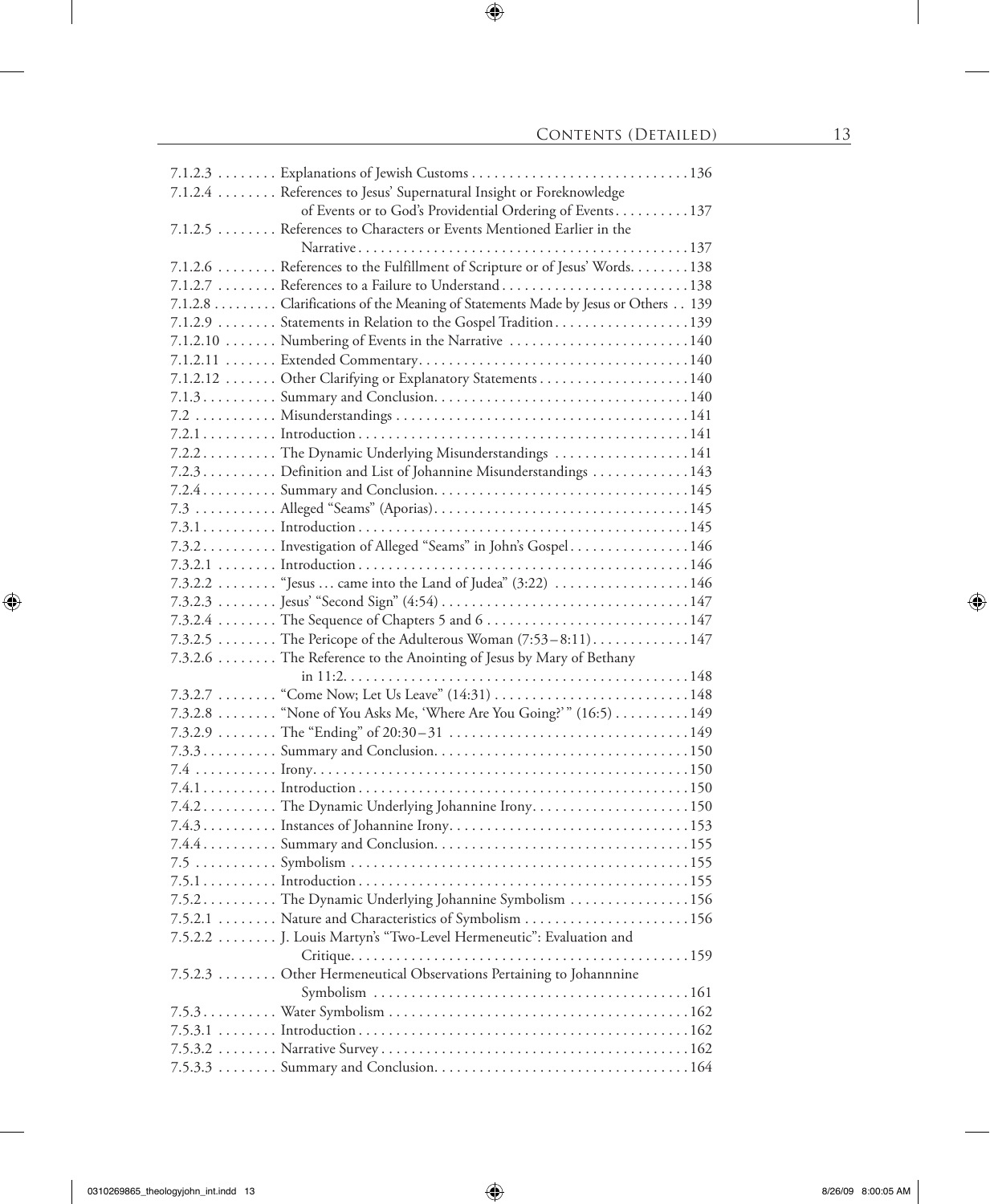| 9.2  Structural Proposals for 1 John 172 |  |
|------------------------------------------|--|
|                                          |  |
|                                          |  |
|                                          |  |
|                                          |  |
|                                          |  |
|                                          |  |
|                                          |  |
|                                          |  |
|                                          |  |
|                                          |  |

| 10. A Literary-Theological Reading of John's Gospel 175                                       |
|-----------------------------------------------------------------------------------------------|
| 10.1 Introduction: The Word Made Flesh in Jesus Christ (1:1-18) 176                           |
| 10.1.1 The Function of the Introduction in Relation to the Gospel                             |
|                                                                                               |
| 10.1.2 A Thematic and Narrative Reading of the Introduction 178                               |
| 10.2 The Gospel Proper: From John's to the Evangelist's Witness                               |
|                                                                                               |
| 10.2.1 Act I: The Messiah's Signs and Rejection by His Own (1:19 - 12:50). . 188              |
| $10.2.1.1$ From John to Jesus: The Beginnings of Jesus' Ministry $(1.19-51)$ 188              |
|                                                                                               |
| 10.2.1.1.2 Jesus' First Appearance and Gathering of First Followers (1:35–51) 190             |
| 10.2.1.2 From Cana to Cana: The Cana Cycle: Jesus' Ministry to a                              |
| Representative Jew, Samaritan, and Gentile (2:1-4:54;                                         |
|                                                                                               |
| $10.2.1.2.1$ On the Third Day: The First Sign in Cana $(2:1-12)$ 191                          |
| 10.2.1.2.2.  One of Jesus' Jerusalem Signs: The Temple Clearing (2:13-22) 193                 |
|                                                                                               |
|                                                                                               |
|                                                                                               |
| 10.2.1.2.6 The Second Sign in Cana: The Healing of the (Gentile)                              |
|                                                                                               |
|                                                                                               |
| 10.2.1.3 From Jerusalem to Bethany: The Festival Cycle: The Height                            |
|                                                                                               |
| $10.2.1.3.1 \ldots$ Another Jerusalem Sign: The Healing of the Lame Man $(5.1-47) \ldots 206$ |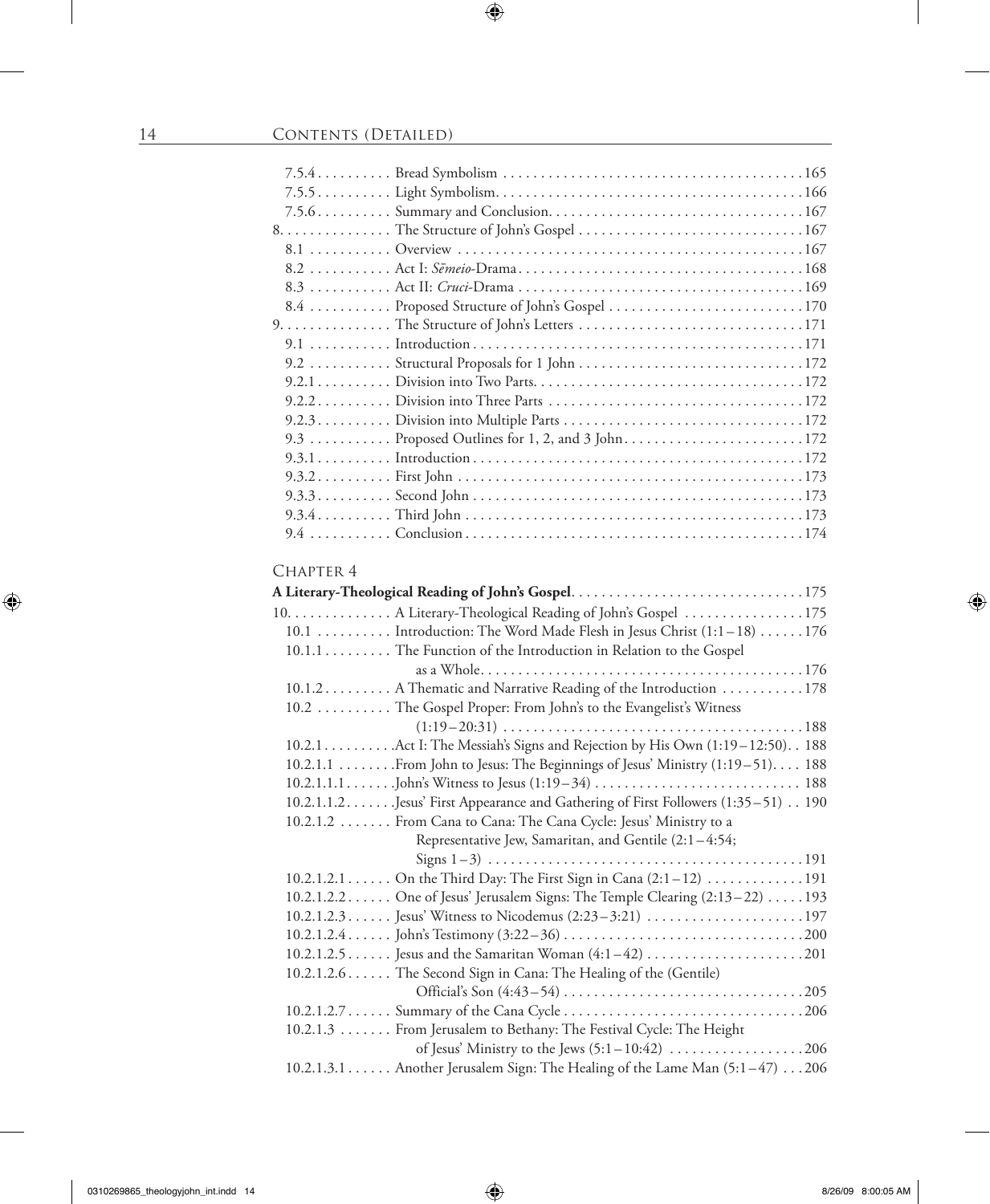| 10.2.1.3.2 The Feeding of the Multitude, the Walking on the Water, and            |
|-----------------------------------------------------------------------------------|
|                                                                                   |
|                                                                                   |
| 10.2.1.3.4 Jesus at the Festival of Tabernacles (Part 1; 7:1-52) 214              |
| 10.2.1.3.5 Jesus at the Festival of Tabernacles (Part 2; 8:12-59) 219             |
| 10.2.1.3.6 Yet Another Jerusalem Sign: The Healing of the Man Born                |
|                                                                                   |
| 10.2.1.3.7 The Good Shepherd Discourse and the Festival of Dedication             |
|                                                                                   |
|                                                                                   |
| 10.2.1.4 From Bethany to Jerusalem: The Climactic Sign and Final                  |
|                                                                                   |
| 10.2.1.4.1 The Climactic Sign: The Raising of Lazarus (11:1-57) 228               |
| 10.2.1.4.2 The Anointing of Jesus at Bethany and the Triumphal Entry              |
|                                                                                   |
|                                                                                   |
| 10.2.1.5 Conclusion: The Jewish Rejection of the Messiah despite His              |
|                                                                                   |
| 10.2.2.  Act II: The Messiah's Passion and Preparation of His Own                 |
|                                                                                   |
| 10.2.2.1 Jesus Anticipates His Exaltation: The Footwashing, the Farewell          |
| Discourse, and Jesus' Final Prayer $(13:1-17:26)$ 235                             |
| 10.2.2.1.1 The Cleansing of the New Messianic Community $(13.1-30)$ 235           |
| 10.2.2.1.1.1  The Literal Cleansing: The Footwashing $(13:1-17)$ 235              |
| 10.2.2.1.1.2 The Figurative Cleansing: The Removal of the Betrayer (13:18-30) 237 |
| 10.2.2.1.2 The Farewell Discourse Proper (13:31 – 16:33)238                       |
| 10.2.2.1.2.1  The Farewell Discourse (Part 1; 13:31 – 14:31) 240                  |
|                                                                                   |
|                                                                                   |
| 10.2.2.1.2.2.2 The World's Hatred of Jesus' Followers (Part 1; 15:18–27) 242      |
| 10.2.2.1.2.2.3 The World's Hatred of Jesus' Followers (Part 2; 16:1 – 15) 245     |
|                                                                                   |
| 10.2.2.1.3 Jesus' Final Prayer (17:1-26) 246                                      |
| 10.2.2.1.3.1  Jesus' Prayer for Himself (17:1-5) 246                              |
| 10.2.2.1.3.2  Jesus' Prayer for His Disciples (17:6-19) 247                       |
|                                                                                   |
| 10.2.2.1.3.3 Jesus' Prayer for Later Generations of Believers (17:20-26) 248      |
| 10.2.2.2 Jesus Completes His Earthly Mission: The Passion Narrative               |
| and the Purpose of the Gospel (chaps. 18–20) 249                                  |
| 10.2.2.2.1 Jesus' Arrest and Peter's First Denial of Jesus (18:1-18) 249          |
| 10.2.2.2.2 Jesus' Hearing before Annas and Peter's Second and Third               |
|                                                                                   |
| 10.2.2.2.3 Jesus' Trial before Pilate (18:28 - 19:16a)252                         |
| $10.2.2.2.4.$ The Crucifixion and Burial of Jesus $(19.16b - 42).$ 254            |
| 10.2.2.2.5 The Empty Tomb and Jesus' Appearances to Mary Magdalene                |
|                                                                                   |
| 10.2.2.2.5.1 The Empty Tomb and Jesus' Appearance to Mary Magdalene               |
|                                                                                   |
| 10.2.2.2.5.2 Jesus' Appearances to the Eleven without and with Thomas             |
|                                                                                   |
|                                                                                   |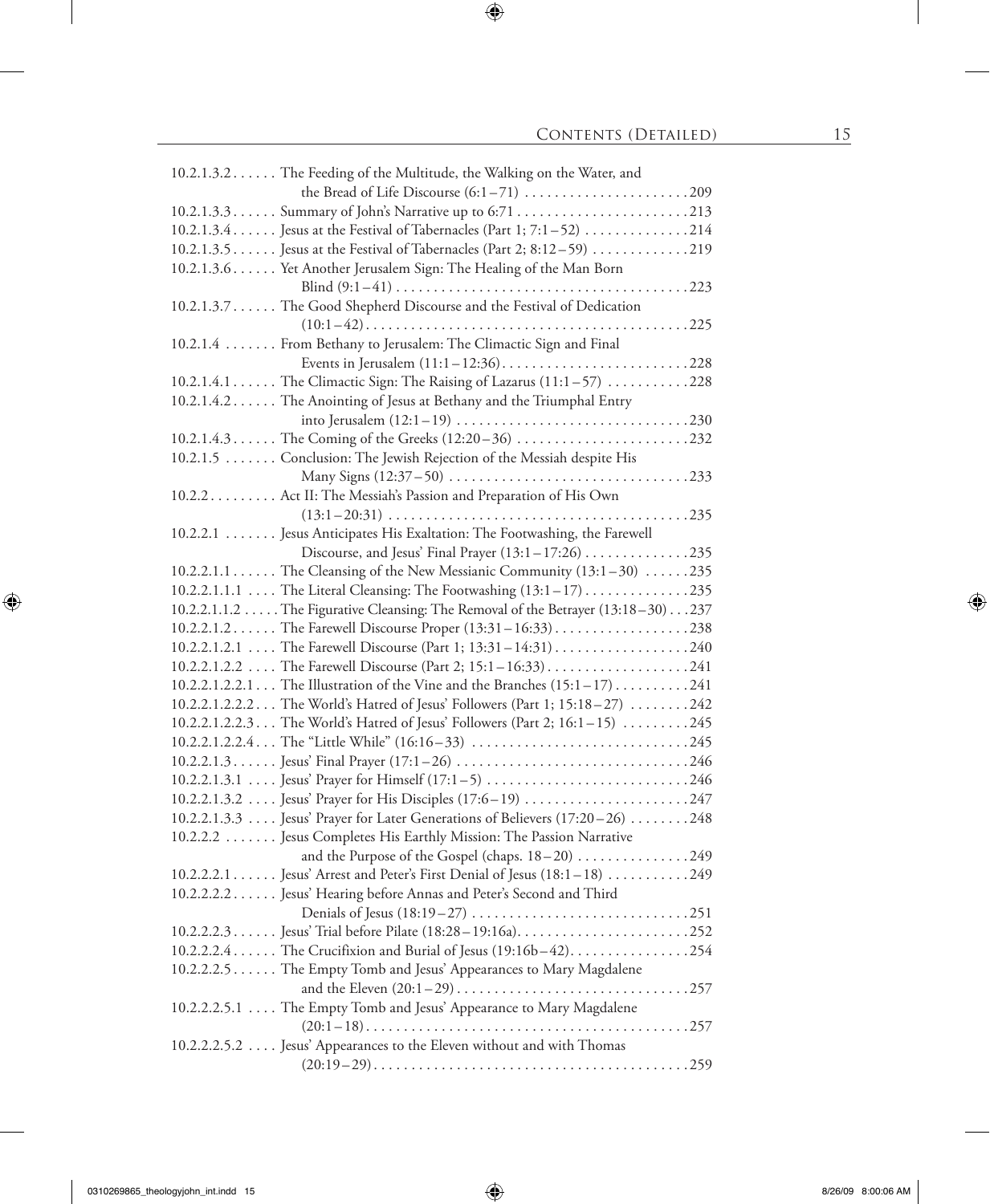| 10.2.2.3  Conclusion: Believe in Jesus the Messiah on Account of His   |
|------------------------------------------------------------------------|
|                                                                        |
| 10.3 The Epilogue: Jesus' Third and Final Resurrection Appearance      |
| to the Disciples and His Commissioning of Peter and of                 |
|                                                                        |
| 10.3.1 Jesus' Third and Final Resurrection Appearance to the Disciples |
|                                                                        |
| 10.3.2 The Commissioning of Peter and of "the Disciple Whom Jesus      |
|                                                                        |
| 10.3.3. Conclusion: The Signature of "the Disciple Whom Jesus Loved"   |
|                                                                        |
|                                                                        |

| 11. A Literary-Theological Reading of John's Letters. 263                                                              |  |
|------------------------------------------------------------------------------------------------------------------------|--|
|                                                                                                                        |  |
|                                                                                                                        |  |
| $11.1.2$ The Departure of the Secessionists $(1:5-2:27)$ 264                                                           |  |
|                                                                                                                        |  |
| $11.1.4$ The Antichrists and the Love Commandment $(4:1-5:12)$ 269                                                     |  |
| $11.1.5 \ldots \ldots$ Purpose Statement and Conclusion $(5.13-21) \ldots \ldots \ldots \ldots \ldots \ldots 270$      |  |
|                                                                                                                        |  |
|                                                                                                                        |  |
| $11.2.2 \ldots \ldots \ldots$ Warning against Welcoming False Teachers $(4-11) \ldots \ldots \ldots \ldots \ldots 271$ |  |
|                                                                                                                        |  |
|                                                                                                                        |  |
|                                                                                                                        |  |
| 11.3.2 Commendation of Gaius and Demetrius, Condemnation of                                                            |  |
|                                                                                                                        |  |
| $11.3.3$ Conclusion $(13-14)$ $\dots$ $\dots$ $\dots$ $272$                                                            |  |

# **PART 3**

# A. PROLEGOMENA

| 12.1.1 Worldview, Cosmology, and the "Johannine Dualism" 277        |  |
|---------------------------------------------------------------------|--|
|                                                                     |  |
| 12.2  The Cosmic Conflict between God and His Messiah vs. Satan and |  |
|                                                                     |  |
|                                                                     |  |
|                                                                     |  |
|                                                                     |  |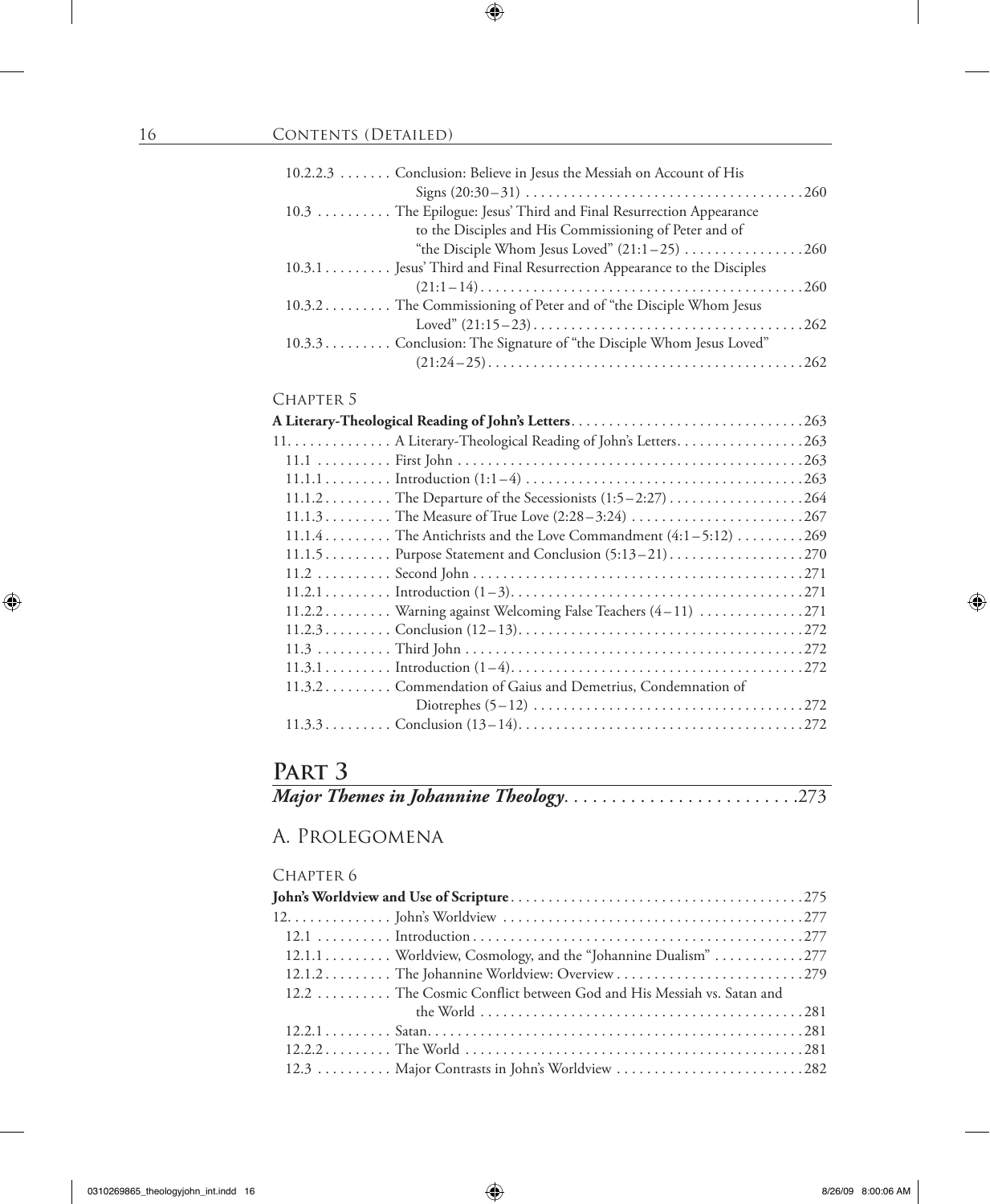| 12.4  John's Gospel as a Cosmic Drama293                                     |  |
|------------------------------------------------------------------------------|--|
|                                                                              |  |
|                                                                              |  |
|                                                                              |  |
|                                                                              |  |
|                                                                              |  |
|                                                                              |  |
|                                                                              |  |
|                                                                              |  |
| 13.2  The Use of the Old Testament in John's Gospel: Overview 299            |  |
| 13.2.1 Explicit Old Testament Quotations in John's Gospel. 299               |  |
|                                                                              |  |
|                                                                              |  |
|                                                                              |  |
| 13.2.3 Old Testament Quotations in John and the Rest of the New              |  |
|                                                                              |  |
|                                                                              |  |
|                                                                              |  |
| 13.2.4 Alignment of Old Testament Quotations in John's Gospel with           |  |
|                                                                              |  |
|                                                                              |  |
|                                                                              |  |
| 13.2.5 Attribution of Old Testament Quotes in John's Gospel and Old          |  |
|                                                                              |  |
|                                                                              |  |
|                                                                              |  |
| 13.2.6. Old Testament Quotations in John's Gospel in Old Testament Order 305 |  |
|                                                                              |  |
|                                                                              |  |
| 13.2.7 Old Testament Allusions and Verbal Parallels in John's Gospel 307     |  |
|                                                                              |  |
|                                                                              |  |
|                                                                              |  |

## B. THE END (PURPOSE; 20:30-31)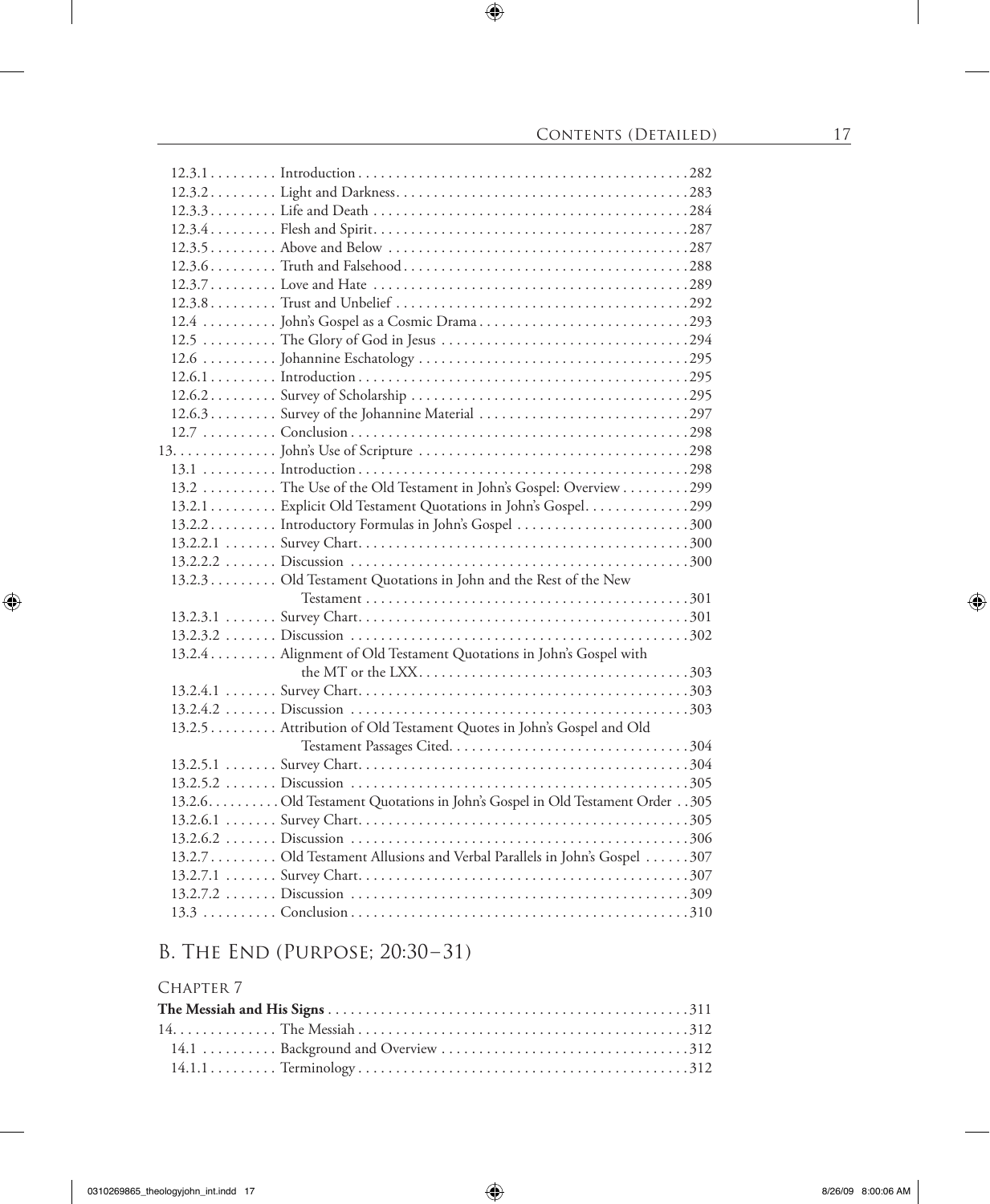| 14.1.2.  The Messiah in the Old Testament and Second Temple Literature 313  |  |
|-----------------------------------------------------------------------------|--|
| 14.1.2.1 Old Testament References to "the LORD's Anointed". 313             |  |
|                                                                             |  |
|                                                                             |  |
| 14.1.3.  The Messiah in the New Testament 314                               |  |
|                                                                             |  |
|                                                                             |  |
|                                                                             |  |
| 14.2  Preliminary Considerations in the Study of John's Christology 316     |  |
| 14.2.1 The Centrality of Christology in John's Gospel and Letters. 316      |  |
| 14.2.2. The Limitations of a "Titles of Christ" Approach 316                |  |
| 14.2.3 Toward a Holistic Approach: Climactic Fulfillment in Jesus 317       |  |
| 14.3  Major Aspects of John's Portrayal of Jesus as Messiah 317             |  |
|                                                                             |  |
|                                                                             |  |
|                                                                             |  |
|                                                                             |  |
|                                                                             |  |
|                                                                             |  |
| 14.4 The Narrative Unfolding of John's Presentation of Jesus as Messiah 320 |  |
| 14.4.1 The Introduction and the Cana Cycle: Could This Be the Messiah? 320  |  |
| 14.4.2.  The Festival Cycle: Popular Messianic Expectations and             |  |
|                                                                             |  |
| 14.4.3 The Transition from the Book of Signs to the Book of Exaltation 321  |  |
|                                                                             |  |
|                                                                             |  |
|                                                                             |  |
|                                                                             |  |
| 15.2  The Six Commonly Acknowledged Signs in John's Gospel 324              |  |
|                                                                             |  |
|                                                                             |  |
| 15.5  Possible Additional Signs in John's Gospel329                         |  |
| 15.6  Implications for the Structure of John's Gospel 333                   |  |
|                                                                             |  |
|                                                                             |  |

#### C. The Beginning (Introduction; 1:1–18)

| 16.2  Creation through the Word and the Word Made Flesh 338              |  |
|--------------------------------------------------------------------------|--|
|                                                                          |  |
|                                                                          |  |
| 16.3.1.1  References to Life in John's Gospel and Letters 342            |  |
| 16.3.1.2 References to Light in John's Gospel and Letters 344            |  |
| 16.3.1.3 Observations Regarding the Use of Life and Light Terminology in |  |
|                                                                          |  |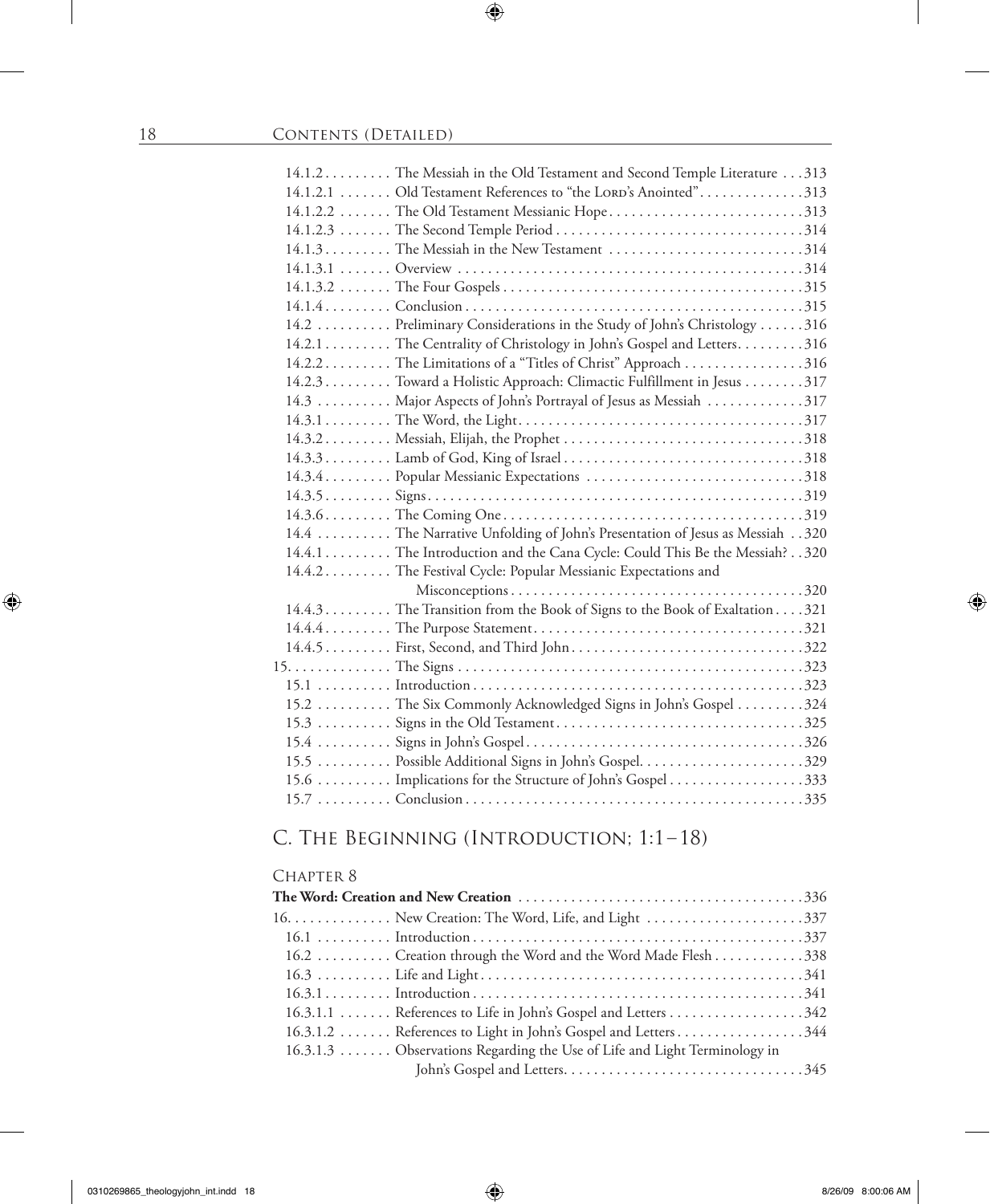| 17.1  John's Portrayal of Jesus in the Context of Jewish Monotheism356   |
|--------------------------------------------------------------------------|
|                                                                          |
|                                                                          |
|                                                                          |
| 18.2  The Introduction to John's Gospel 361                              |
|                                                                          |
|                                                                          |
|                                                                          |
| 18.3.3.  Transition from the Book of Signs to the Book of Exaltation 366 |
|                                                                          |
|                                                                          |
|                                                                          |
|                                                                          |
|                                                                          |
|                                                                          |
|                                                                          |
|                                                                          |
|                                                                          |
|                                                                          |
|                                                                          |
| 19.3.3. Transition from the Book of Signs to the Book of Exaltation 375  |
|                                                                          |
|                                                                          |
|                                                                          |
|                                                                          |
|                                                                          |
|                                                                          |
|                                                                          |
|                                                                          |
|                                                                          |
|                                                                          |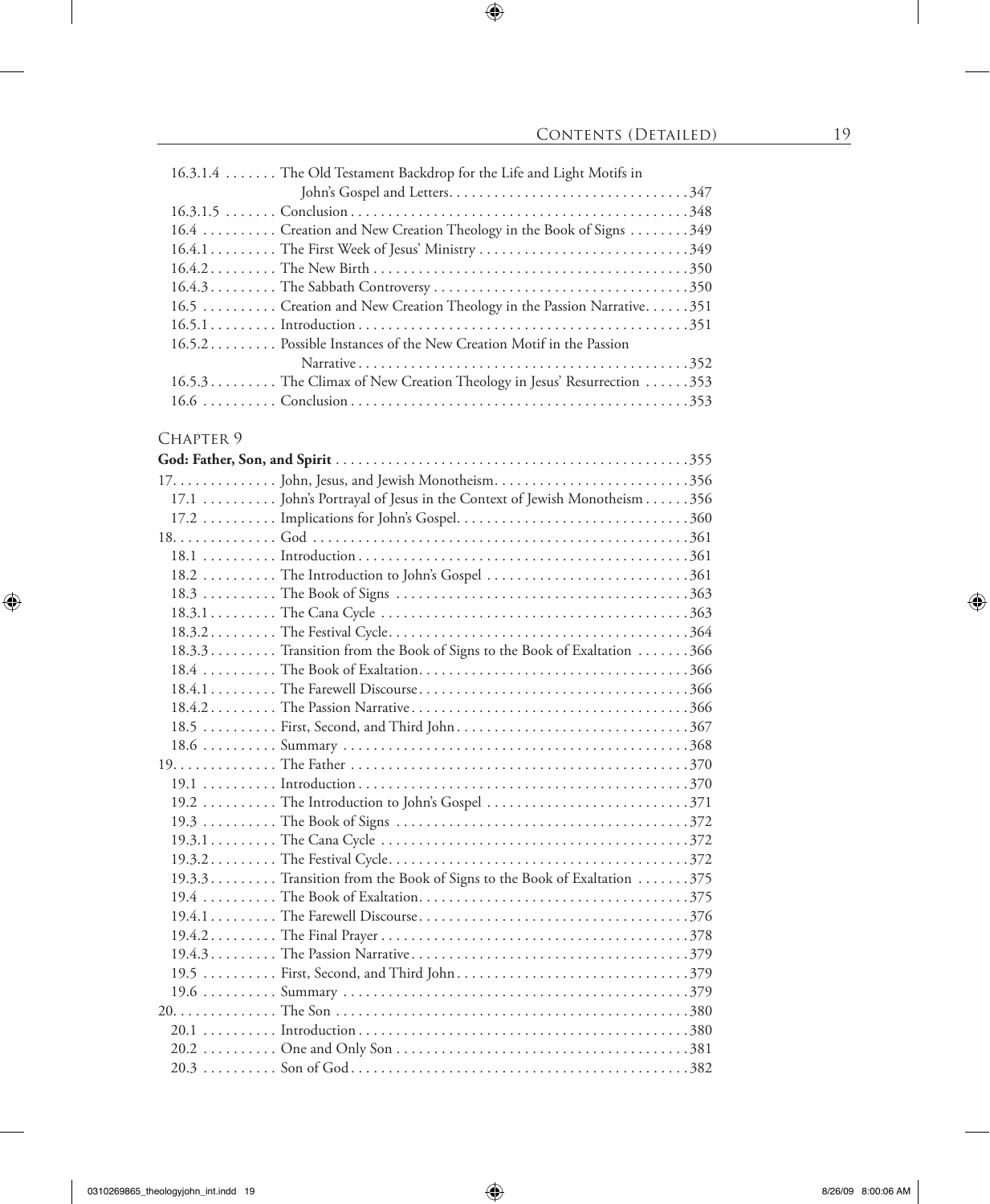| 20.3.2 Jesus' Calling of His First Disciples and the Cana Cycle 383    |  |
|------------------------------------------------------------------------|--|
|                                                                        |  |
| 20.3.4 Transition from the Book of Signs to the Book of Exaltation 385 |  |
|                                                                        |  |
|                                                                        |  |
|                                                                        |  |
|                                                                        |  |
| 20.4.2 Jesus' Calling of His First Disciples387                        |  |
|                                                                        |  |
|                                                                        |  |
| 20.4.5 Transition from the Book of Signs to the Book of Exaltation 389 |  |
|                                                                        |  |
|                                                                        |  |
|                                                                        |  |
|                                                                        |  |
|                                                                        |  |
|                                                                        |  |
|                                                                        |  |
|                                                                        |  |
|                                                                        |  |
|                                                                        |  |
|                                                                        |  |
|                                                                        |  |
|                                                                        |  |
|                                                                        |  |
|                                                                        |  |
|                                                                        |  |
|                                                                        |  |
|                                                                        |  |
|                                                                        |  |

| 22.2  Creation as the Beginning of the Covenant405                                     |
|----------------------------------------------------------------------------------------|
| 22.3 God's Manifestation through the Law, the Tabernacle, and                          |
| the Temple $\dots\dots\dots\dots\dots\dots\dots\dots\dots\dots\dots\dots\dots\dots406$ |
| 22.4 The Coming of "A Voice Crying in the Wilderness" 407                              |
| 22.5 The Manifestation of God's Glory, Grace, and Covenant-Keeping                     |
|                                                                                        |
| 22.6  The Offering of Isaac and God's "One and Only Son" 409                           |
| 22.7  The Message of Isaiah and Jewish Unbelief410                                     |
|                                                                                        |
|                                                                                        |
|                                                                                        |
|                                                                                        |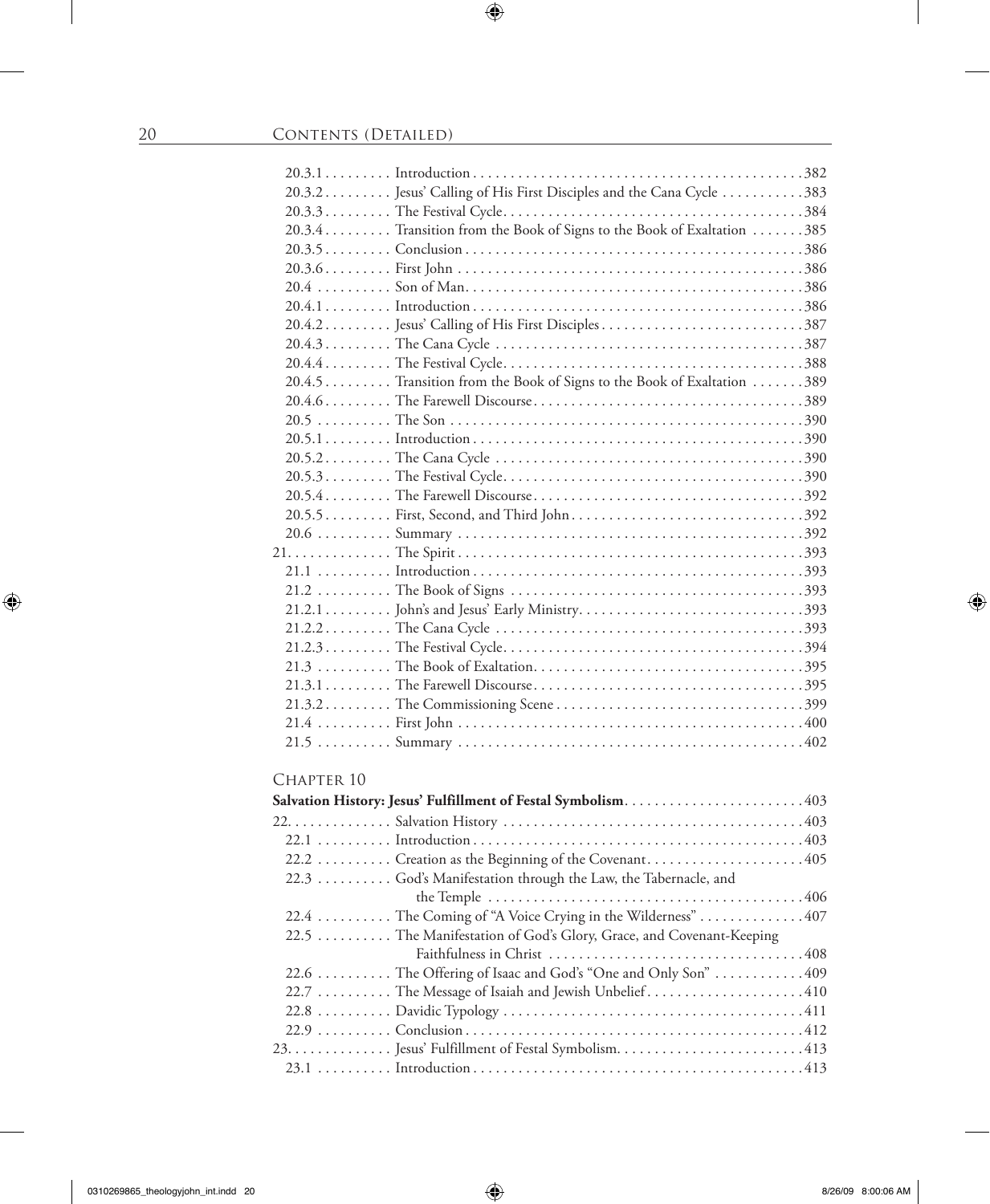| 23.2.4. The Prophecy of Jesus' Vicarious Death and His Anointing for Burial. . 417 |  |
|------------------------------------------------------------------------------------|--|
| 23.2.5 Jesus' Celebration of the Passover with the Representatives of His          |  |
| New Messianic Community 417                                                        |  |
|                                                                                    |  |
| 23.3  Jesus' Fulfillment of Tabernacles Symbolism 420                              |  |
|                                                                                    |  |
|                                                                                    |  |
| 24.1  The Johannine Temple Motif and the Historical Setting of John's              |  |
|                                                                                    |  |
| 24.2  Jesus as Fulfillment of Temple and Related Symbolism 425                     |  |
| 24.2.1 The Word Made Flesh: The New Tabernacle 425                                 |  |
| 24.2.2.  Jesus and the Open Heaven: The New House of God 427                       |  |
|                                                                                    |  |
| 24.2.4 The Inadequacy of Physical Locations of Worship: The New                    |  |
|                                                                                    |  |
| 24.2.5 Jesus at the Festival of Tabernacles: The New Provision 430                 |  |
| 24.2.6.  Jesus at the Festival of Dedication: The New Liberation 431               |  |
| 24.3  Jesus as the Proper Focus of Worship 431                                     |  |
| 24.3.1 Giving Sight to the Blind: A New Way of Seeing 431                          |  |
| 24.3.2.  Eliciting Faith from the Skeptic: Seeing and Believing  431               |  |
|                                                                                    |  |
| 24.4.1 The Destruction of the Temple as a Symbol of Jewish Religious               |  |
|                                                                                    |  |
| 24.4.2 A Telling Silence: The Setting Aside of the Temple 433                      |  |
|                                                                                    |  |
|                                                                                    |  |
|                                                                                    |  |
| <b>CHAPTER 11</b>                                                                  |  |
| The Cosmic Trial Motif: The World, the Jews, and the Witnesses to Jesus 436        |  |
|                                                                                    |  |
|                                                                                    |  |
| 25.2  Truth and the Cosmic Trial Motif in John's Gospel437                         |  |
| 25.3  Jesus' Witness to the Truth: His Trial before Pilate 441                     |  |
|                                                                                    |  |
|                                                                                    |  |
|                                                                                    |  |
|                                                                                    |  |
| 25.4  The Cosmic Trial Motif in John's Letters454                                  |  |
|                                                                                    |  |

| The New Messianic Community: Divine Sovereignty and Human Responsibility457 |  |
|-----------------------------------------------------------------------------|--|
|                                                                             |  |
|                                                                             |  |
| 26.2  Divine Sovereignty and Human Responsibility458                        |  |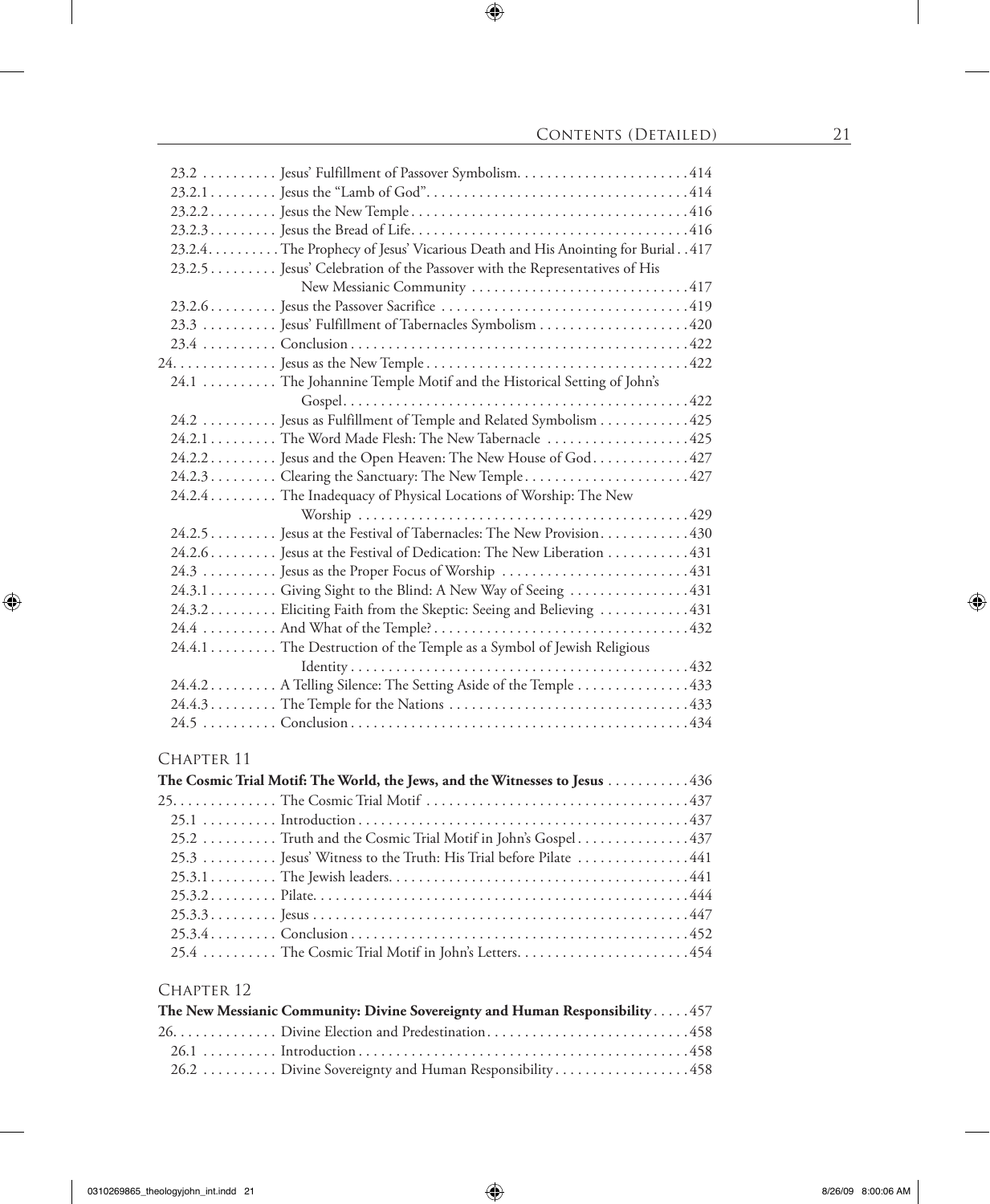| $26.3 \ldots \ldots \ldots$ The Introduction to John's Gospel $\ldots \ldots \ldots \ldots \ldots \ldots \ldots \ldots \ldots 460$ |  |
|------------------------------------------------------------------------------------------------------------------------------------|--|
| 26.4  The Book of Signs and the Book of Exaltation 461                                                                             |  |
|                                                                                                                                    |  |
|                                                                                                                                    |  |
|                                                                                                                                    |  |
|                                                                                                                                    |  |
|                                                                                                                                    |  |
|                                                                                                                                    |  |
|                                                                                                                                    |  |
|                                                                                                                                    |  |
|                                                                                                                                    |  |
|                                                                                                                                    |  |
|                                                                                                                                    |  |
|                                                                                                                                    |  |
|                                                                                                                                    |  |
|                                                                                                                                    |  |
|                                                                                                                                    |  |
|                                                                                                                                    |  |
| 28.2 References to Believing and the New Birth in the Introduction                                                                 |  |
|                                                                                                                                    |  |
|                                                                                                                                    |  |
|                                                                                                                                    |  |
|                                                                                                                                    |  |
| 28.3 References to Believing and the New Birth in the Book of Signs                                                                |  |
|                                                                                                                                    |  |
|                                                                                                                                    |  |
|                                                                                                                                    |  |
|                                                                                                                                    |  |
|                                                                                                                                    |  |
|                                                                                                                                    |  |
| 28.3.1.3 The Transition between the Book of Signs and the Book of                                                                  |  |
|                                                                                                                                    |  |
|                                                                                                                                    |  |
|                                                                                                                                    |  |
|                                                                                                                                    |  |
|                                                                                                                                    |  |
| 28.4  References to Believing and the New Birth in 1 John  479                                                                     |  |
| 28.5  Christian Assurance in John's Gospel and Letters 480                                                                         |  |
|                                                                                                                                    |  |
|                                                                                                                                    |  |
| 29.2  The Characterization of Jesus' Followers in John's Gospel482                                                                 |  |
| 29.2.1 The Term Mathetes Designating the First Followers of Jesus in                                                               |  |
|                                                                                                                                    |  |
|                                                                                                                                    |  |
| 29.2.3 The Widening of the Term Mathetes in John's Gospel 486                                                                      |  |
| 29.3 The Johannine Characterization of Individual Disciples 490                                                                    |  |
|                                                                                                                                    |  |
| 29.3.2 Peter and "the Disciple Whom Jesus Loved"491                                                                                |  |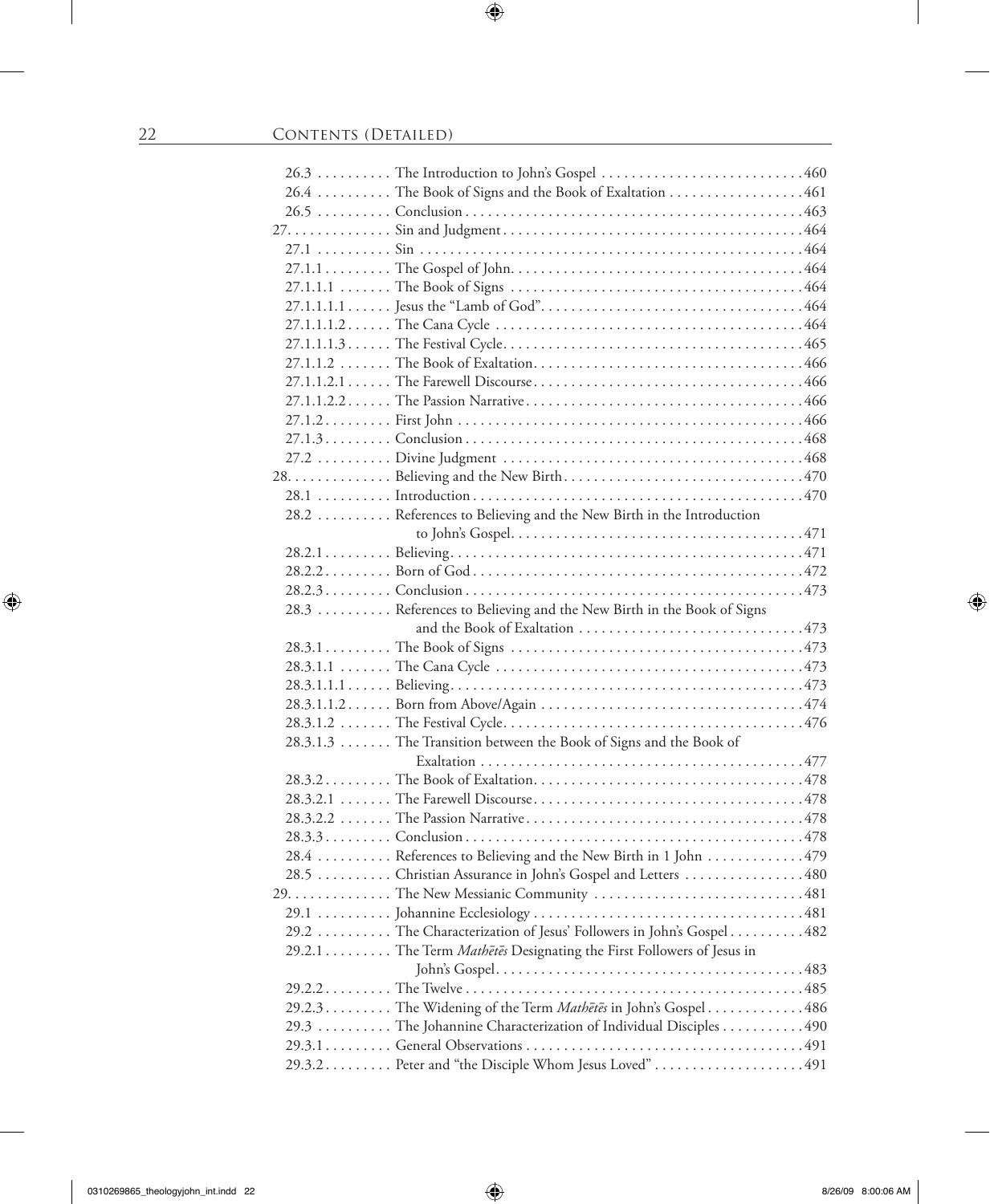| $29.5.2 \ldots \ldots$ Following and Being Sent $\ldots \ldots \ldots \ldots \ldots \ldots \ldots \ldots \ldots \ldots \ldots$ |  |
|--------------------------------------------------------------------------------------------------------------------------------|--|
|                                                                                                                                |  |
|                                                                                                                                |  |

#### D. THE MIDDLE (PREAMBLE TO PART TWO; 13:1-3)

#### CHAPTER 13

| 30.1 Introduction: Does John Have an Ethic, and, If So, What Is           |  |
|---------------------------------------------------------------------------|--|
|                                                                           |  |
|                                                                           |  |
|                                                                           |  |
| 30.3.1 Problems with an "Incarnational Angle" on John's Moral Vision. 516 |  |
|                                                                           |  |
|                                                                           |  |
|                                                                           |  |
|                                                                           |  |
| CHAPTER 14                                                                |  |
|                                                                           |  |
|                                                                           |  |
|                                                                           |  |
|                                                                           |  |
|                                                                           |  |
|                                                                           |  |
|                                                                           |  |
|                                                                           |  |
|                                                                           |  |
|                                                                           |  |
|                                                                           |  |
|                                                                           |  |

| 33.5 Father, Son, and Spirit: The Three Persons of the Godhead |  |
|----------------------------------------------------------------|--|
|                                                                |  |
|                                                                |  |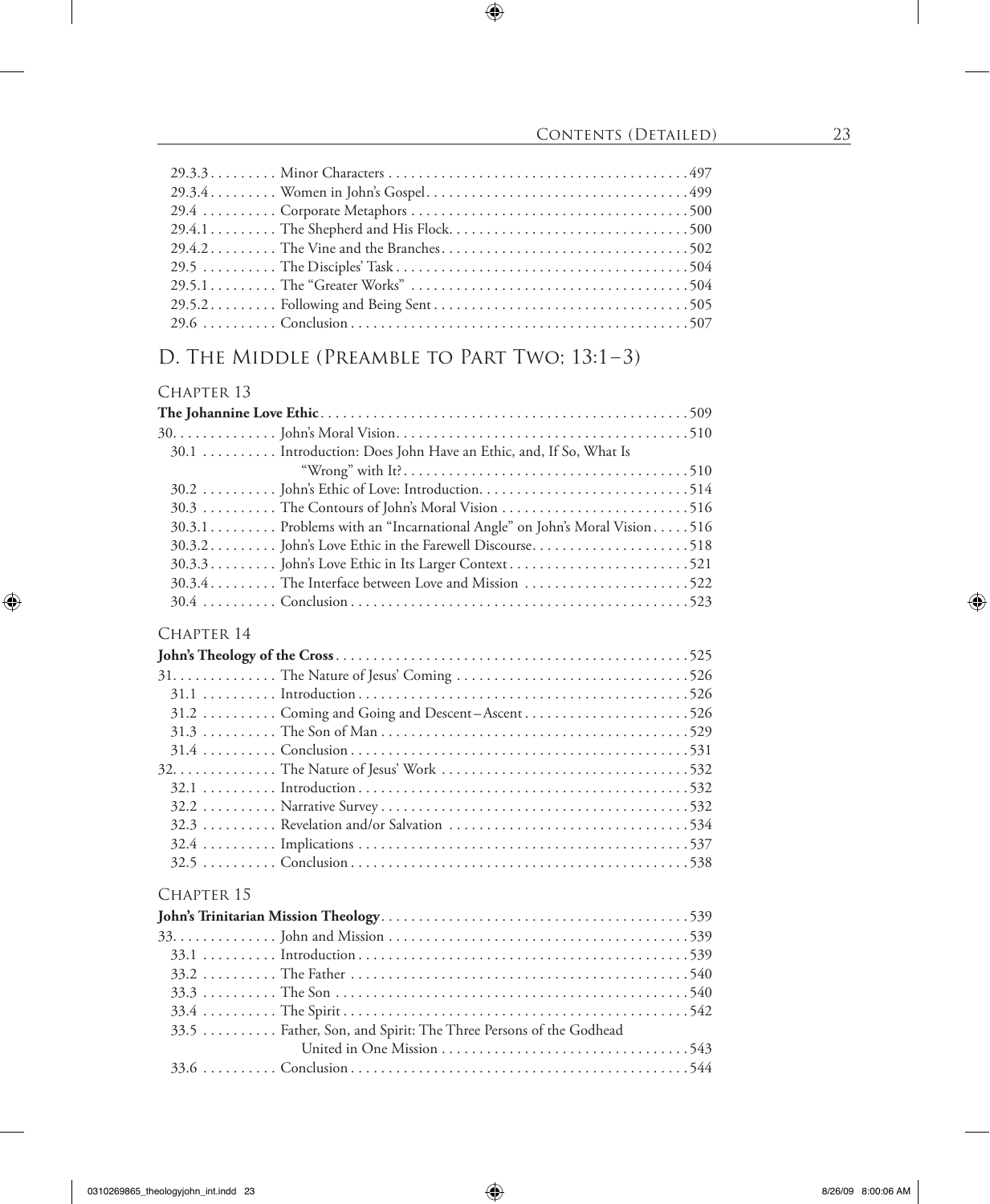# **PART 4**

|  |  |  | Johannine Theology and the Canon of Scripture 547 |
|--|--|--|---------------------------------------------------|
|--|--|--|---------------------------------------------------|

| 34. The Theology of John Compared to the Synoptics 550                      |  |
|-----------------------------------------------------------------------------|--|
|                                                                             |  |
| 34.2 The Historical Value of John's Gospel in Relation to the Synoptics 550 |  |
|                                                                             |  |
| 34.2.2 The Rehabilitation of John's Historical Reliability in Recent        |  |
|                                                                             |  |
| 34.3 The Literary Relationship between John's Gospel and the                |  |
|                                                                             |  |
|                                                                             |  |
| 34.3.2. John's Effort to Interpret, Develop, and Supplement the             |  |
|                                                                             |  |
|                                                                             |  |
| 34.3.2.2 List of Johannine Transpositions of the Synoptic Accounts 556      |  |
|                                                                             |  |
| 34.3.2.4 Significance of Transposition-by-an-Eyewitness Proposal 561        |  |
|                                                                             |  |
| 35. Johannine and Pauline Theology and the Theology of the                  |  |
|                                                                             |  |
|                                                                             |  |
| 35.2  Relationship with the Other New Testament Writings 564                |  |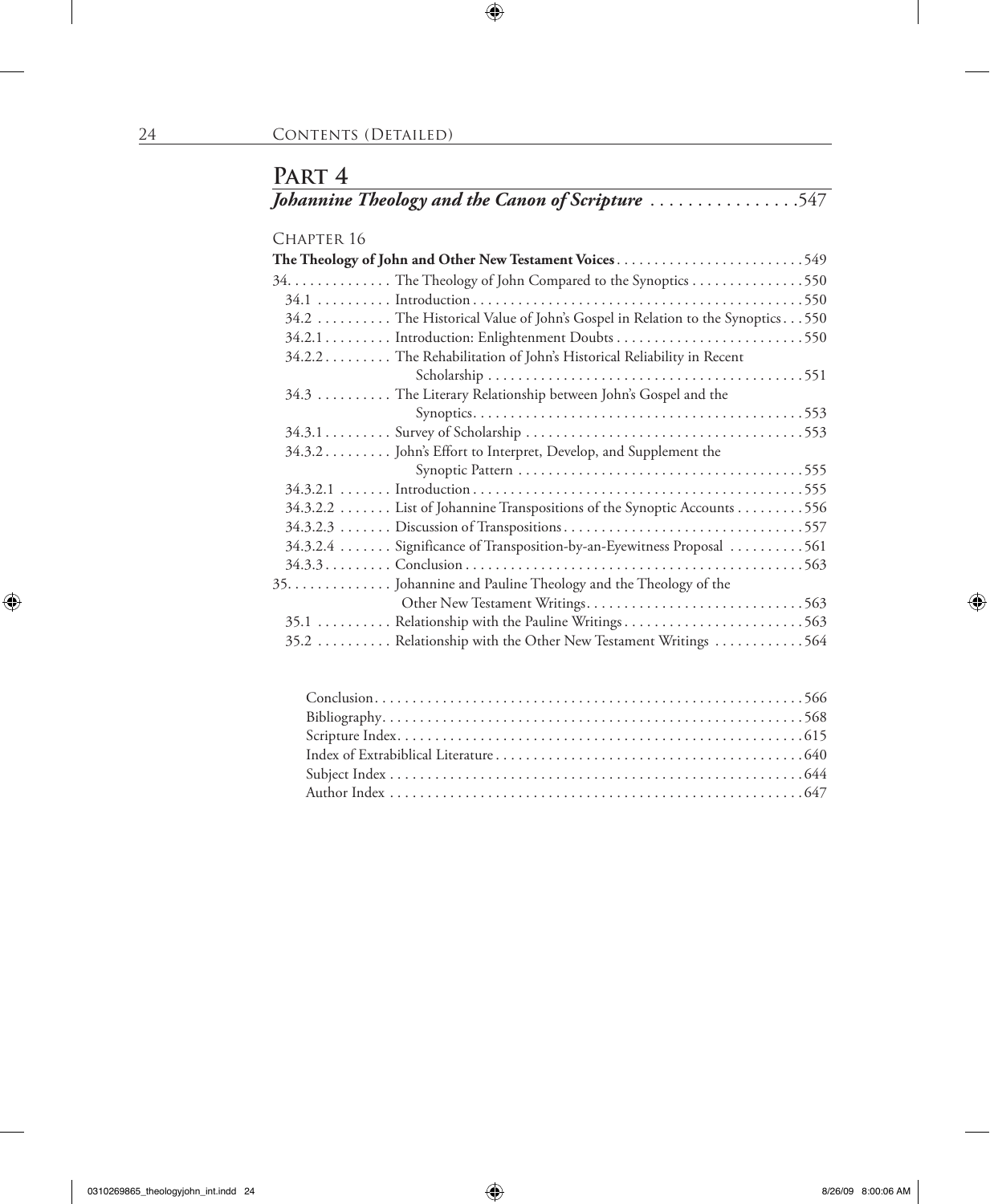*Part 1*

# THE HISTORICAL FRAMEWORK FOR JOHANNINE THEOLOGY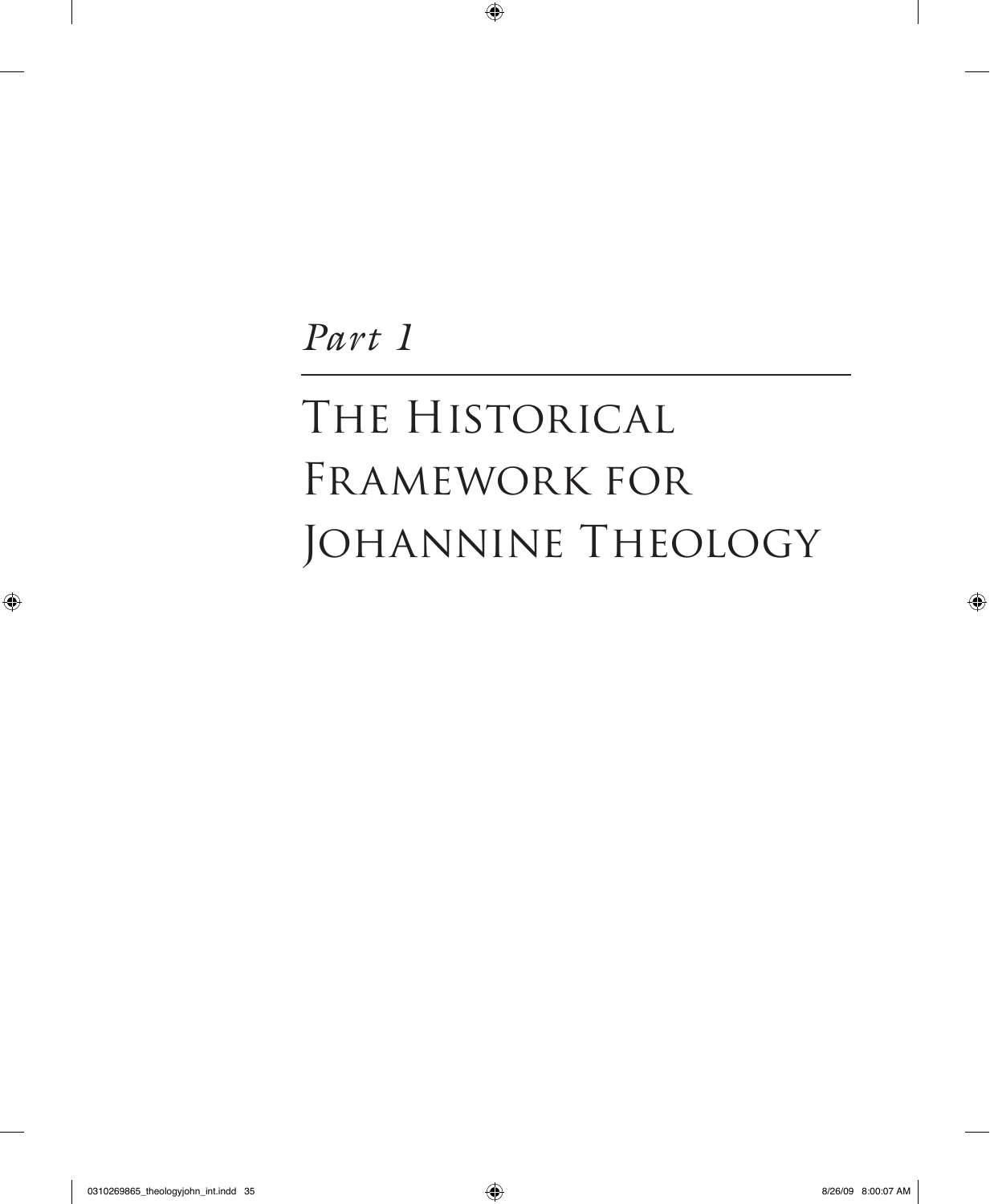# *Chapter* 1

# **JOHANNINE THEOLOGY AND THE** HISTORICAL SETTING OF JOHN'S GOSPEL **AND LETTERS**

#### *BIBLIOGRAPHY*

**Bauckham, Richard**, ed. *The Gospels for All Christians: Rethinking the Gospel Audiences.* Grand Rapids: Eerdmans, 1998. Idem. *Jesus and the Eyewitnesses: The Gospels as Eyewitness Testimony*. Grand Rapids: Eerdmans, 2006. **Blomberg, Craig L**. *The Historical Reliability of John's Gospel. Leicester, UK: Inter-Varsity Press, 2002.* **Bockmuehl, Markus N. A.** Seeing the Word: Refocusing New Testament Study. Studies in Theological Interpretation. Grand Rapids: Baker, 2006. Warren Carter. *John* and Empire: Initial Explorations. London: T&T Clark, 2008. Cook, W. Robert. The *Theology of John.* Chicago: Moody Press, 1979. Hengel, Martin. Die johanneische *'SBHF* WUNT 67. Tübingen: Mohr-Siebeck, 1993. Idem. "Das Johannesevangelium als Quelle für die Geschichte des antiken Judentums." Pp. 293 - 334 in *Judaica*, Hellenistica et Christiana: Kleine Schriften II. WUNT 109. Tübingen: Mohr-Siebeck, 1999. Idem. "Eye-Witness Memory and the Writing of the Gospels." Pp. 70 – 96 in The Written Gospel. Ed. Markus Bockmuehl and Donald A. Hagner. Cambridge: Cambridge University Press, 2001. **Hill, Charles E**. *The Johannine Corpus in the* Early Church. Oxford/New York: Oxford University Press, 2004. Hoehner, Harold W. *Chronological Aspects of the Life of Christ*. Grand Rapids: Zondervan, 1977. Idem. "Chronology." Pp. 118–22 in *Dictionary of Jesus and the Gospels*. Ed. Joel B. Green, Scot McKnight, and I. Howard Marshall. Downers Grove, IL: InterVarsity Press, 1992. Jackson, Howard M. "Ancient Self-Referential Conventions and Their Implications for the Authorship and Integrity of the Gospel of John." *JTS* 50 (1999): 1–34. **Kealy, Seán P**. John's Gospel and the History of Biblical Interpretation. 2 vols. Mellen Biblical Press Series 60a–b. Lewiston, NY: Mellen, 2002. **Keefer, Kyle**. The Branches of the Gospel of John: The Reception of the Fourth Gospel in the Early *Church.* LNTS 332. London: T&T Clark, 2006. **Keener, Craig S**. *The Gospel of John: A Commentary.* 2 vols. Peabody, MA: Hendrickson, 2003. **Klink, Edward W. III.** *The Sheep of the Fold: The Audience and Origin of the Gospel of John.* SNTSMS 141. Cambridge: Cambridge University Press, 2007. Koester, Craig R. The Word of Life: A Theology of John's Gospel. Grand Rapids: Eerdmans, 2008. **Köstenberger, Andreas J.** "John." Pp. 1–216 in *Zondervan Illustrated Bible Backgrounds Com-Mentary*. Ed. Clinton E. Arnold. Vol. 2: *John–Acts*. Grand Rapids: Zondervan,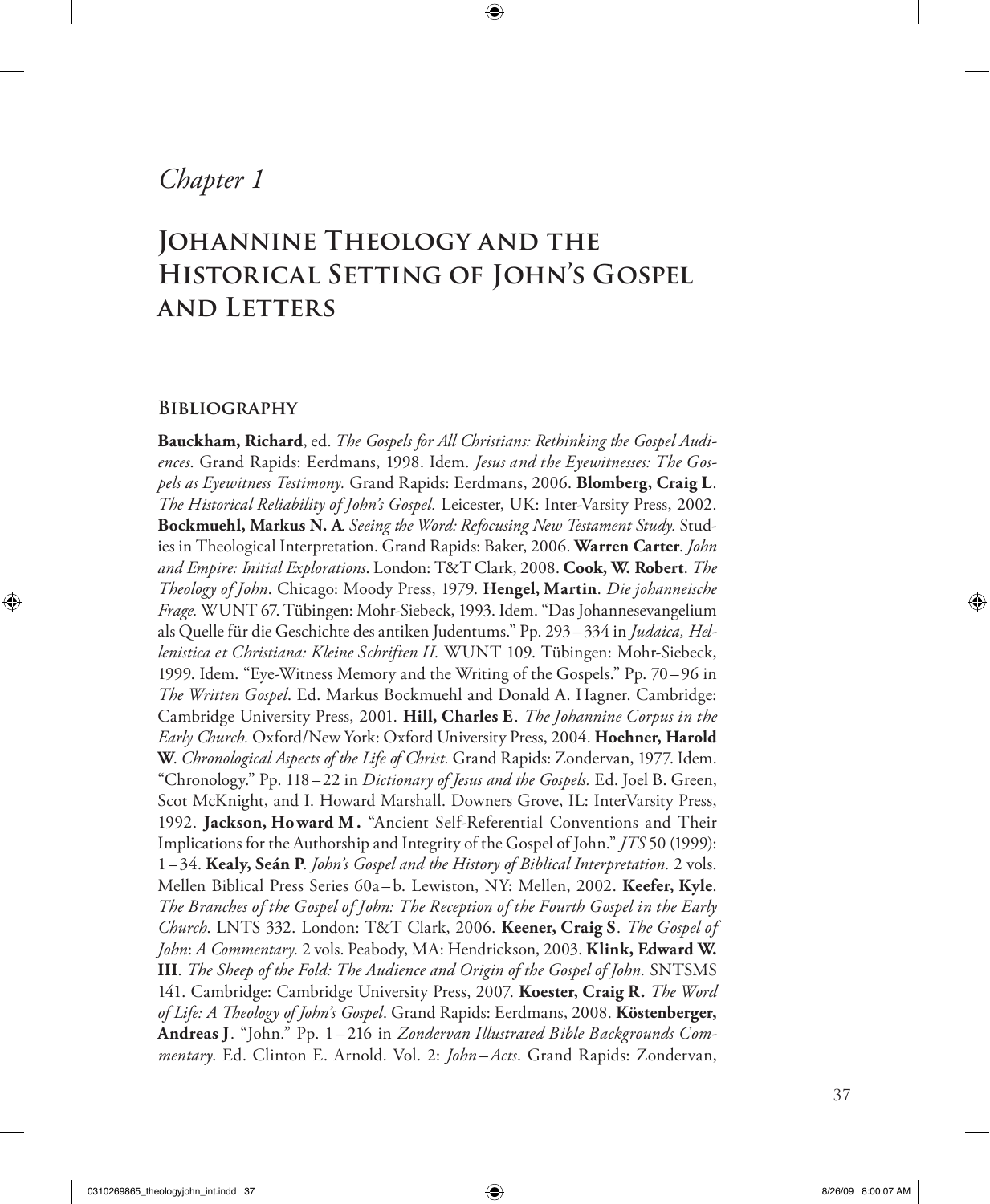2002. Idem. "Early Doubts of the Apostolic Authorship of the Fourth Gospel in the History of Modern Biblical Criticism." Pp. 17-47 in *Studies on John and Gender*: A Decade of Scholarship. Studies in Biblical Literature 38. New York: Peter Lang, 2001. Malatesta, Edward. St. John's Gospel 1920-1965. AnBib 32. Rome: Pontifical Biblical Institute, 1967. Morris, Leon. Studies in the Fourth Gospel. Grand Rapids: Eerdmans, 1969. Stevens, George B. The Johannine Theology: A Study of the *Doctrinal Contents of the Gospel and Epistles of the Apostle John.* New York: Scribner, 1894. Taylor, Michael J., ed. *A Companion to John: Readings in Johannine Theology (John's Gospel and Epistles)*. New York: Alba House, 1977. **Thatcher, Tom**, ed. *What* We Have Heard from the Beginning: The Past, Present, and Future of Johannine Stud*ies.* Waco, TX: Baylor University Press, 2007. Idem. *Greater than Caesar: Christology* and *Empire in the Fourth Gospel*. Minneapolis: Fortress, 2009. **Van Belle, Gilbert**. *Johannine Bibliography 1966–1985: A Cumulative Bibliography on the Fourth Gospel.* BETL 132. Leuven: Leuven University Press/Peeters, 1988.

# **1 JOHANNINE AND BIBLICAL THEOLOGY**

## **1.1 Introduction**

What a wonderful challenge and opportunity it is to write a Johannine theology! This is the body of Scripture anchored in the gospel Clement of Alexandria called a "spiritual Gospel" (*pneumatikon euangelion*),<sup>1</sup> and this gospel, in turn, has moved countless hearts to recognize their need for Christ and nurtured many to greater heights in their spiritual pilgrimage. Markus Bockmuehl has recently made a case for the importance of *Wirkungsgeschichte* (a study of a work's "history of effects" on later interpreters) in biblical studies,<sup>2</sup> and John's writings have indeed had a profound impact on Christian theology and spirituality that is second to few (if any) biblical or other works.<sup>3</sup>

# **1.2 The "Spiritual Gospel"** *1.2.1 History of Scholarship*

[In the recent history of interpretation, Clement's reference to John as a "spiritual](http://bit.ly/1e7LAk)  gospel" has frequently been taken to imply that John is less interested in histori-

ancienne (Paris: J. Gabalda, 1959); T. E. Pollard, *Johannine Chris*tology and the Early Church (SNTSMS 13; Cambridge: Cambridge University Press, 1970); Alois Grillmeier, *Christ in Christian Tradi*tion, Vol. 1: *From the Apostolic Age to Chalcedon (431)* (trans. John Bowden; 2nd rev. ed.; Atlanta: John Knox, 1975); R. Alan Culpepper, *John*, the Son of Zebedee: The Life of a Legend (Columbia: University of South Carolina Press, 1994; repr. Minneapolis: Fortress, 2000); Annette Volfing, *John the Evangelist in Medieval German Writing: Imitating the Inimitable* (Oxford: Oxford University Press, 2001); and Charles E. Hill, *The Johannine Corpus in the Early* Church (Oxford/New York: Oxford University Press, 2004).

<sup>1.</sup> See the reference to Clement's *Hypotyposeis* in Eusebius, *Hist*. eccl. 6.14. The full quotation is as follows: "But that John, last of all, conscious that the outward facts had been set forth in the Gospels, was urged on by his disciples, and, divinely moved by the Spirit, composed a spiritual Gospel."

<sup>2.</sup> Markus N. A. Bockmuehl, Seeing the Word: Refocusing New *Testament Study* (Studies in Theological Interpretation; Grand Rapids: Baker, 2006).

<sup>3.</sup> See J. N. Sanders, *The Fourth Gospel in the Early Church: Its Origin and Influence on Christian Theology up to Irenaeus* (Cambridge: Cambridge University Press, 1943); François-Marie Braun, Jean le théologien, Vol. 1: *Jean le théologien et son évangile dans l'église*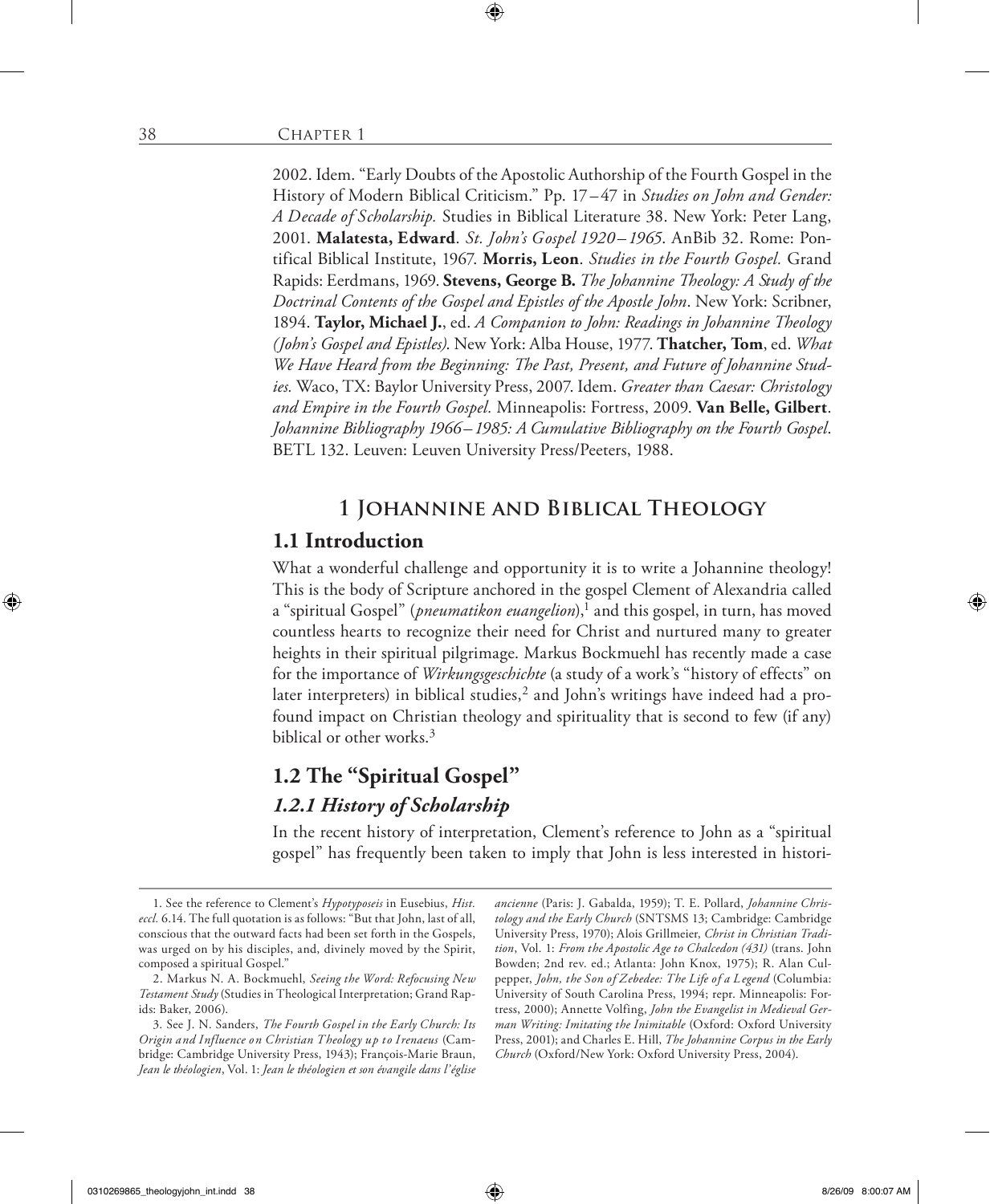cal matters than the Synoptics, and a chasm began to open up between John as a "spiritual" (i.e., nonhistorical) gospel and the Synoptics as more reliable historical accounts.4 However, taking "spiritual" as "nonhistorical" is of doubtful merit.5 More likely, by observing that John was "conscious that the *outward facts* had been set forth in the [Synoptic?] Gospels" already, Clement sought to draw attention to the profound theological reflection present in John's gospel without intending to disparage the historical nature of his account. Indeed, John deepens the reader's understanding of the significance of Jesus' life and work by focusing on a small number of pivotal items such as the identity of Jesus, the necessity of faith, and the universal scope of Christ's redemptive work.

Understood this way, there is every reason to believe that John, as a "spiritual gospel" — in the sense of being an *interpretive* account that brings out more fully the spiritual significance of the events and teachings it features — is grounded firmly in actual historical events, for it is only on such that theological reflection can properly [be based.6 Most likely, in his theological reflection John took his departure from the](http://bit.ly/1e7LAk)  "outward facts" set forth in the Synoptics rather than disregarding or contradicting them. His account commences with the Baptist's witness to Jesus (John 1:6 – 8, 15) and the incarnation (1:14). These events, in turn, are grounded in previous salvation history such as the tabernacle (1:14) or the giving of the law through Moses (1:17). What is more, in framing his narrative, the evangelist uses eyewitness language to testify to these events: "The Word became flesh and made his dwelling *among us*. *We have seen* his glory, the glory of the one and only Son, who came from the Father, full of grace and truth.... For the law was given through Moses; grace and truth came through Jesus Christ" (emphasis added).7

In this sense, then, John is a "spiritual gospel": it is the product of profound theological reflection, which, in turn, is grounded in actual historical events through which God acted in salvation history.<sup>8</sup> However, the last half millennium of human thought has bequeathed several unfortunate dichotomies on biblical scholarship. The separation between history and theology has led to a gradual disparagement of John's historical reliability and moved the gospel's genre closer to myth and legend.<sup>9</sup>

ness Testimony (Grand Rapids: Eerdmans, 2006). See also Acts 2:36 and 1 Cor 15:12 – 20.

<sup>4.</sup> Though historical critics have questioned many aspects of the historical reliability of the Synoptics as well. Challenges to John's historicity go back at least as far as Karl Gottlieb Bretschneider, Probabilia de evangelii et epistolarum Joannis, a postolic, indole et *prigine eruditorum judiciis modeste subject* (Leipzig: A. Barth, 1820). See the summary in William J. Baird, *History of New Testament Research* (2 vols.; Minneapolis: Fortress, 1992, 2003), 1:312-14. More recently, see Maurice Casey, *Is John's Gospel True?* (London/ New York: Routledge, 1996).

<sup>5.</sup> See Marianne Meye Thompson, "The 'Spiritual Gospel': How John the Theologian Writes History," in *John*, Jesus, and History, Volume 1: Critical Appraisals of Critical Views (ed. Paul N. Anderson, Felix Just, and Tom Thatcher; SBLSymS 44; Atlanta: SBL,  $2007$ ),  $103 - 7$ ; and the discussion below.

<sup>6.</sup> Note the "eyewitness" motif in John's gospel, on which see Richard Bauckham, *Jesus and the Eyewitnesses: The Gospels as Eyewit-*

<sup>7.</sup> The fourth evangelist's affirmation, "We have seen his glory," represents perhaps the most paradigmatic statement of the entire gospel. "We have seen" captures the eyewitness dimension, while "glory" pervades John's presentation of Jesus as the Word, the Messiah, and the Son of God from his preexistent glory to his "signs" to the "lifting up" of the Son of Man and his glorious return.

<sup>8.</sup> See the still helpful discussion by Leon Morris, "History and Theology in the Fourth Gospel," in *Studies in the Fourth Gospel* (Grand Rapids: Eerdmans, 1969), 65 – 138. See also D. Moody Smith, "John-Historian or Theologian?" *BRev* 20 (2004): 22-31, 45.

<sup>9.</sup> See, e.g., David Friedrich Strauss, *The Christ of Faith and the Jesus of History* (trans. and ed. Leander E. Keck; Philadelphia: Fortress, 1977 [1865]), 161: "The Gospels are to be regarded as the oldest collections of the myths which were attached around the core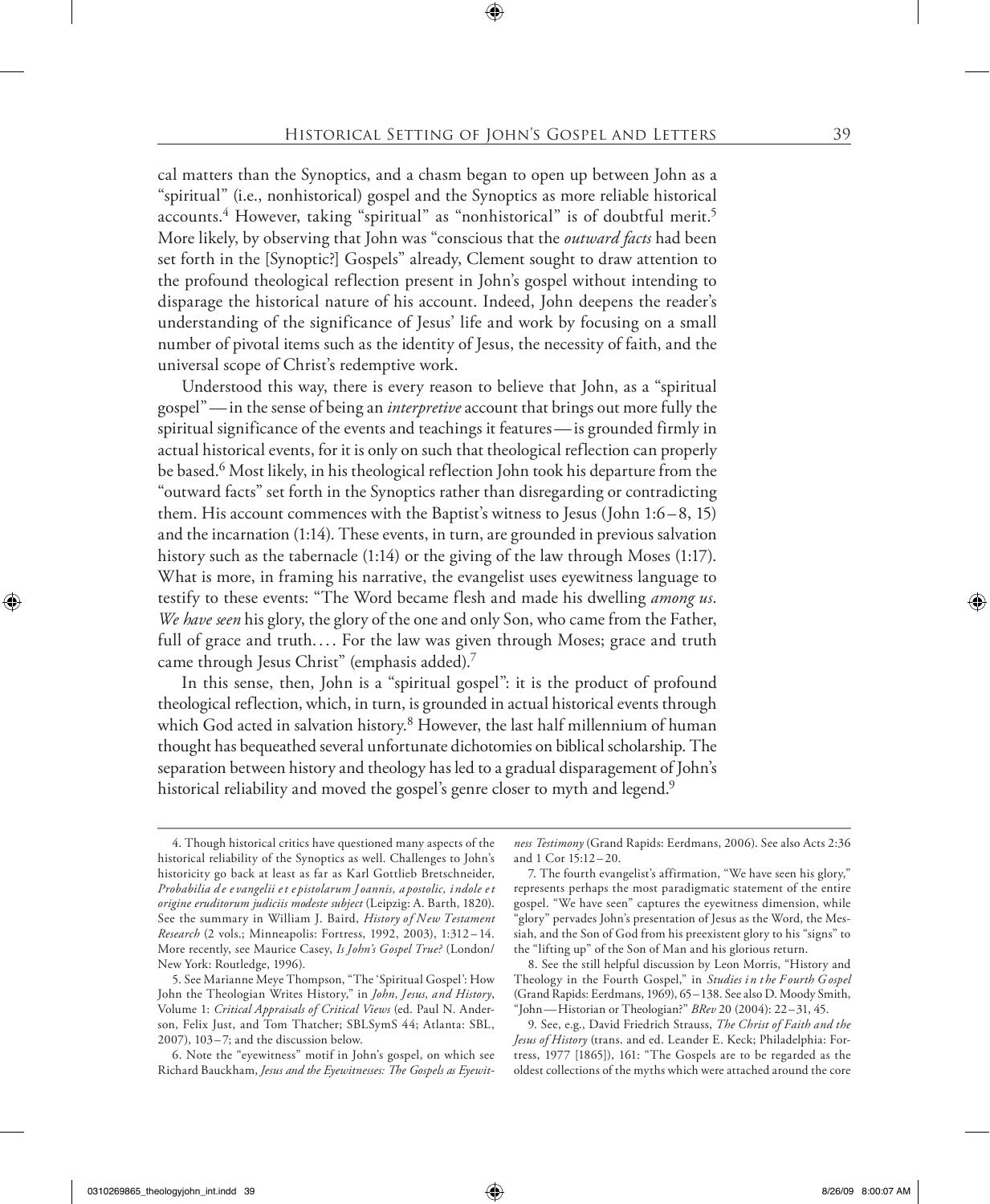Another dichotomy passed on to the contemporary interpreter is that between religion and theology. If theology is understood as reflection on actual divine revelation, religion, by contrast, is conceived as the result of the human quest for meaning and as the evolution of human consciousness of a higher power. Thus Johann Salomo Semler sought to blend pietism with rationalism by separating theology as an historical, objective academic discipline from religion, which, he held, was subjective and based on personal experience.<sup>10</sup>

Friedrich Schleiermacher, likewise, building on Immanuel Kant's distinction between metaphysics and practical morality, drew the same distinction between religion as a phenomenon of feeling and experience, "the sense of absolute dependence on God," and theology as intellectual reflection about God. After him, Karl Bretschneider (who in 1820 threw down the gauntlet by challenging the historical reliability of John's gospel),<sup>11</sup> the Tübingen School (which favored a late, secondcentury date for John's gospel), and others applied critical reason to the biblical documents, questioning their historical reliability, while others sought to retain the spiritual relevance of the Scriptures, including John's gospel.12

However, salvaging John's spiritual message appeared possible only by jettisoning his historical reliability, whether through Rudolf Bultmann's demythologization program (on which see further below) or the setting aside of the gospel in historical Jesus research. Thus this gospel, which had exerted such powerful influence throughout the centuries, not least in the formation of the early Christian creeds, was increasingly marginalized. The gospel, the emerging consensus had it, was of great devotional and theological value, but lacked a proper historical foundation. It appeared that John had suffered irreparable damage at the hands of skeptical scholars, having been dissected by critics of all stripes whether by applying source, form, redaction, or some other form of "higher" criticism.

In the past several decades, however, some have come to view this approach to John's gospel as misguided, advocating the study of the final text of John's gospel. A new breed of literary, narrative critics read the gospel holistically with a view toward appreciating its narrative features.<sup>13</sup> At the same time, however, this "new" way of reading John's gospel — in fact, these literary critics were by no means the first to read the gospel as story — proceeded frequently only after both "legs" of the interpreter had been amputated by historical critics, and literary readings were conducted on the basis of a self-chosen agnosticism, if not negative assessment, of John's historical nature.<sup>14</sup>

12. For a discussion of the debate regarding the apostolic authorship of John's gospel between 1790 and 1810, see Andreas J. Kös-

14. See, e.g., the critique of the "new criticism" in general and of Culpepper's work in particular in D. A. Carson, *The Gospel according* 

of this personality [i.e. Jesus]"; Rudolf Bultmann, *The History of* the Synoptic Tradition (trans. John Marsh; New York: Harper & Row, 1963 [1957]), 370 – 71: "Thus the kerygma of Christ is cultic legend and the Gospels are expanded cult legends." For an excellent (though not always unbiased) account of the history of NT research, see Baird, *History of New Testament Research*. On the genre of John's gospel, see chapter 2, sec. 3 below.

<sup>10.</sup> See Baird, *History of New Testament Research*, 1:117 - 27.

<sup>11.</sup> Bretschneider, Probabilia.

tenberger, "Early Doubts of the Apostolic Authorship of the Fourth Gospel in the History of Modern Biblical Criticism," in *Studies on John and Gender: A Decade of Scholarship* (Studies in Biblical Literature 38; New York: Peter Lang, 2001), 17 – 47.

<sup>13.</sup> See especially the now-classic work of R. Alan Culpepper, Anatomy of the Fourth Gospel: A Study in Literary Design (Philadelphia: Fortress, 1983). Cf. Tom Thatcher and Stephen D. Moore, eds., Anatomies of Narrative Criticism: The Past, Present, and Futures of the Fourth Gospel as Literature (SBLRBS 55; Atlanta: SBL, 2008).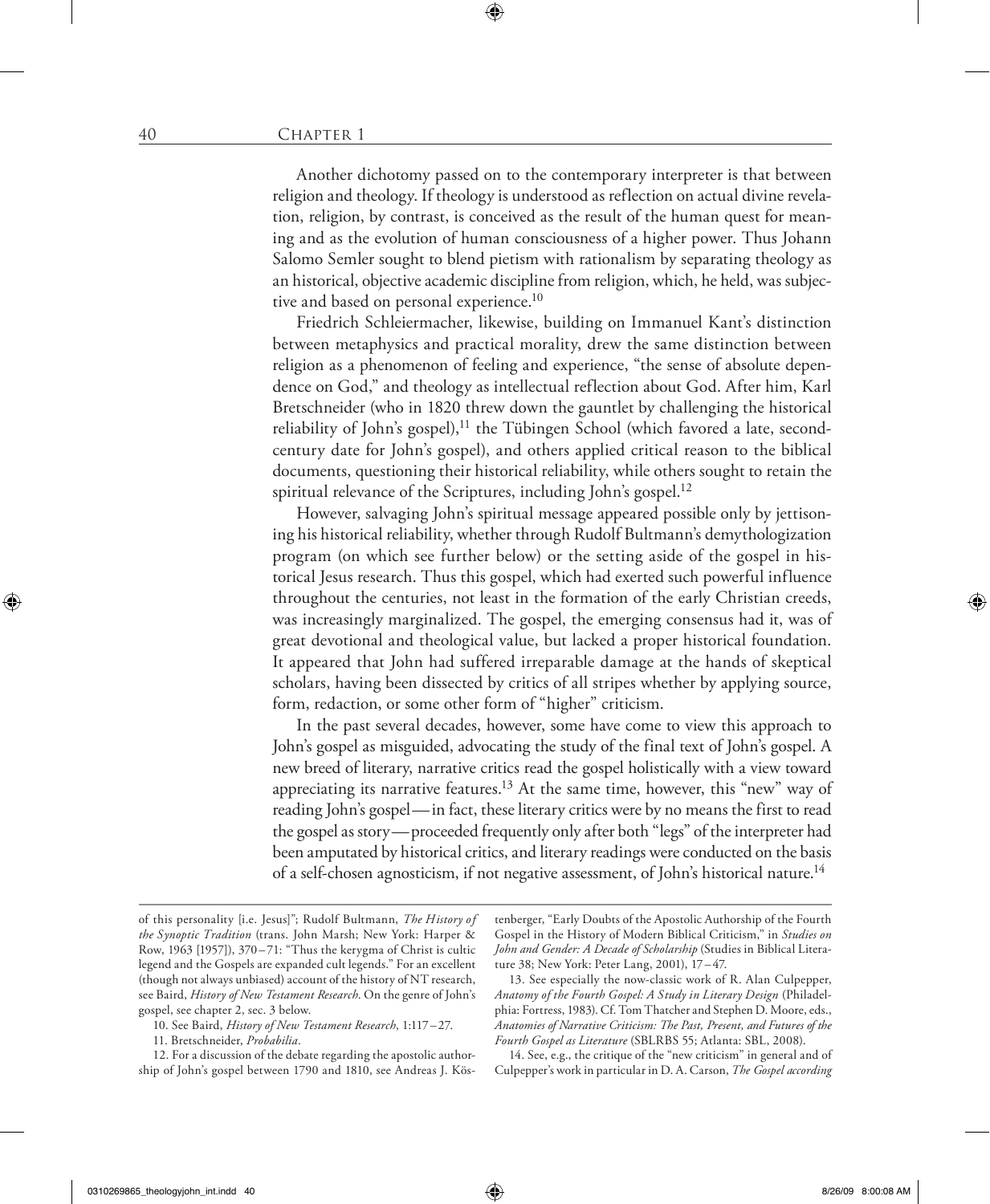#### **1.2.2 The Road Ahead**

Where does Johannine scholarship go from here? As mentioned, the historicity of John's gospel has been widely diminished by modern scholarship. Even though some have sought to overcome its alleged lack of historical grounding by accentuating its literary nature, such efforts are ultimately unsatisfactory. If, as mentioned, the Johannine narrative were found to rest on a precarious historical foundation, this would have major negative consequences for the veracity of its theological, christological, and soteriological assertions. It is therefore imperative to assess the historical value of John's gospel, not least because mere literary readings fall short of doing full justice to the historical nature of Christianity and the gospel's claim of eyewitness testimony.

In one's scholarship, it will be essential to transcend the above-mentioned dichotomies between the spiritual and the historical, and theology and religion, and to consider the possibility that John's gospel is deeply nurturing spiritually precisely *because* it is grounded in an accurate historical portrayal of what actually took place in and through the life of Jesus Christ.<sup>15</sup> This does not necessarily entail the rejection of historical methodologies or literary approaches where these serve to shed light on the setting of John's writings and on the contours of John's message.

In conducting one's research, it will also be vital for one's primary loyalties not to be to the critical establishment or to the current academic guild and its scholarly paradigms and methods. In fact, anyone looking at the state of Johannine research today will observe that the field is in a considerable state of disarray. D. A. Carson has spoken of the "balkanization" of Johannine studies — that is, its lapse into increasing fragmentation and disintegration into various interpretive enclaves.<sup>16</sup>

In many ways, the state of Johannine studies resembles that described in George Guthrie's delightful parody of "busy boats in the bay":

The bay has gotten crowded and we must ask what we are to do about it. As we observe the frenetic activity in the bay, it occurs to us that some connections do exist between some of the boats. They can even be seen stealing bait from one another from time to time. Yet, for the most part, those in the boats fish in their own part of the bay either ignoring or glancing briefly at the other boats to decry what seem from a distance very small catches indeed.<sup>17</sup>

from the Beginning: The Past, Present, and Future of Johannine Studies (ed. Tom Thatcher; Waco, TX: Baylor University Press, 2007), 90 – 92. The term "balkanization" refers to the region in Europe, including the former Yugoslavia, called "the Balkans," which was broken up in the twentieth century into ever smaller regions feuding with one another. Similarly, the field of Johannine studies has witnessed a fragmentation into various camps, whether source critics, redaction critics, literary critics, deconstructionists, postmodernists, or practicioners of other methods.

17. George H. Guthrie, "Boats in the Bay: Reflections on the Use of Linguistics and Literary Analysis in Biblical Studies," in *Linguis*tics and the New Testament: Critical Junctures (ed. Stanley E. Porter and D. A. Carson; JSNTSup 168; Sheffield: Sheffield Academic Press, 1999), 24 (emphasis added).

to John (PNTC; Grand Rapids: Eerdmans, 1991), 63-68 (adapted from his review in *TrinJ* 4 NS (1983): 122-26).

<sup>15.</sup> See David Steinmetz, "The Superiority of Pre-critical Exegesis," *ThTo* 37 (1980): 27-38; repr. in Stephen E. Fowl, ed., *The Theological Interpretation of Scripture: Classic and Contemporary Readings* (Blackwell Readings in Modern Theology; Oxford: Blackwell, 1997), 26-38. This, of course, does not mean that precritical scholarship was necessarily more accurate, just that it was not yet beholden to this dichotomy between history and theology.

<sup>16.</sup> D. A. Carson, "The Challenge of the Balkanization of Johannine Studies," in *John, Jesus, and History*, Vol. 1: *Critical Appraisals* of Critical Views (ed. Paul N. Anderson, Felix Just, S.J., and Tom Thatcher; SBLSymS 44; Atlanta: SBL, 2007), 133 – 59; idem, "Reflections upon a Johannine Pilgrimage," in *What We Have Heard*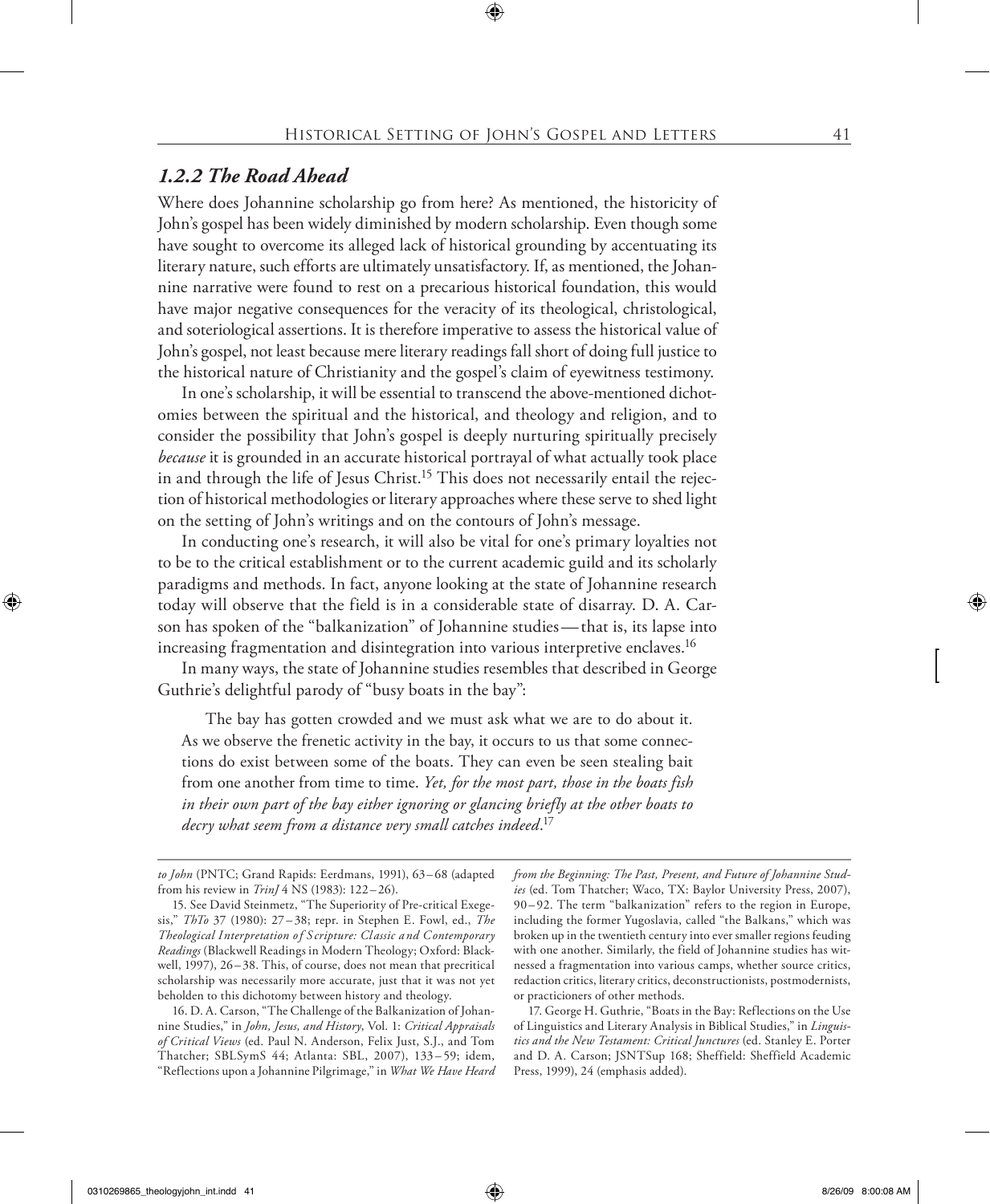How, then, shall John's Gospel be read? In a bold proposal, N. T. Wright calls for the adoption of a form of "critical realism" and the development of nothing less [than a "new epistemology."18 While this is not the place to flesh out this proposal, I](http://bit.ly/1e7LAk)  resonate with these sentiments in many ways. As Johannine scholarship moves into the future, it should take care not to build uncritically on the dubious legacy of its historical-critical forebears. Rather than attempt to construct a new edifice on top of a structurally unsound foundation, students of John's writings will be wise to eschew false dichotomies, to acknowledge the undeniable faith dimension in biblical scholarship, and to adopt a hermeneutical model that affirms the various component parts of the interpretive process in proper balance and proportion.<sup>19</sup>

#### 1.3 Prolegomena

#### **1.3.1 The Hermeneutical Triad**

Interpreters of Scripture are faced with three inescapable realities they need to address in their interpretive practice: (1) the reality of God and his revelation in Scripture (theology); (2) the existence of texts containing that revelation that require interpretation (language and literature); and (3) the reality of history, or, more specifically, salvation history, that is, the fact that God's revelation to humans, which is conveyed by the biblical texts, took place in human history. The writings of Scripture did not come into being in a vacuum; they were written by people with specific beliefs, convictions, and experiences.

In essence, therefore, the interpretive task consists of considering each of the three major elements of the "hermeneutical triad" in proper balance: history, language or literature, and theology, with the first two elements being foundational and theology occupying the apex.<sup>20</sup>



Fig. 1.1: The Hermeneutical Triad

Schlatter: A Biography of Germany's Premier Biblical Theologian (trans. Robert W. Yarbrough; Grand Rapids: Baker, 1996 [1905]).

<sup>18.</sup> For a very incisive, thorough discussion along similar lines see N. T. Wright, *The New Testament and the People of God* (Christian Origins and the Question of God 1; Minneapolis: Fortress, 1992), 31 – 144.

<sup>19.</sup> On the role of faith in the interpretive process, see Adolf Schlatter, "Atheistic Methods in Theology," in Werner Neuer, *Adolf* 

<sup>20.</sup> See Andreas J. Köstenberger and Richard D. Patterson, *Invitation to Biblical Interpretation* (Grand Rapids: Kregel, forthcoming).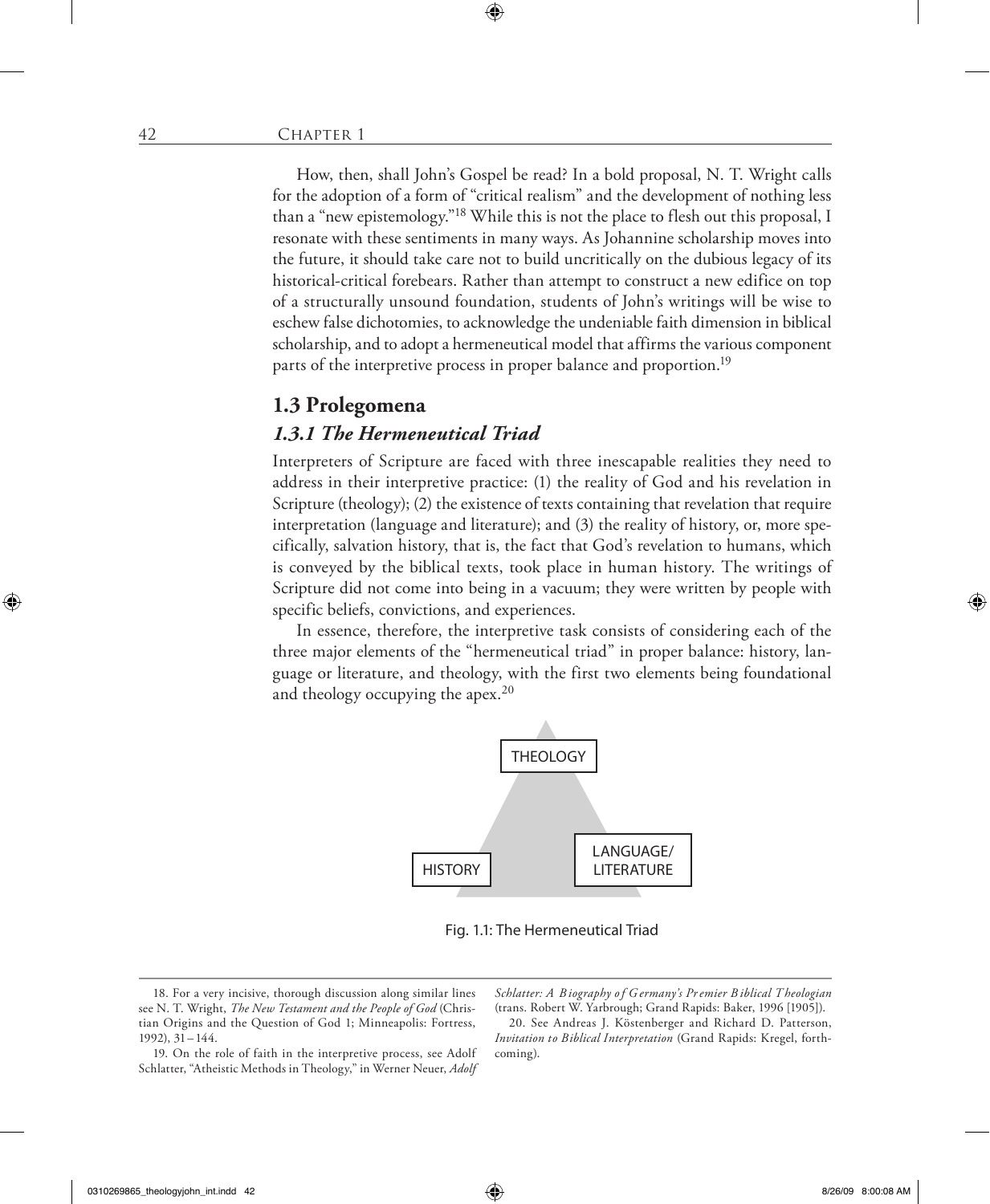While theology — discerning the spiritual message of Scripture — is at the pinnacle of biblical interpretation, an appreciation of both the historical-cultural background of a particular text and of the Bible's linguistic and literary features is essential. The history of interpretation has shown the flaws in approaches that neglect any one, or two, of the three poles of the "hermeneutical triad."

During the Enlightenment, many became disenchanted with the supernatural element in Scripture, such as the miracles performed by Moses or Jesus.<sup>21</sup> Increas[ingly, the very possibility of miracles was questioned, and anti-supernaturalism often](http://bit.ly/1e7LAk)  prevailed. A new view of science led to the interpretation of the biblical creation and miracle stories as "myths." This included Jesus' resurrection, even though Paul and other NT writers insisted that the resurrection is essential to the Christian faith. Over time, this rationalistic mindset gave rise to a pronounced skepticism toward the scriptural data and led to the development of the historical-critical method with its commensurate criteria for assessing the historicity of biblical texts.

One particularly telling expression of this approach is the effort by the twentieth-century theologian Rudolf Bultmann to "demythologize" Scripture in order to salvage an existentialist core of the Christian message.<sup>22</sup> For many proponents of the historical-critical method, the question of history became detached from the biblical text, and "*Wie es eigentlich gewesen ist*" — "How it actually happened," the German theologian von Ranke's definition of history — became the preeminent preoccupation of biblical scholars. Assessing the historicity of the events recorded in Scripture largely replaced the study of the actual text of the Bible, a development trenchantly chronicled in Hans Frei's *Eclipse of Biblical Narrative*.<sup>23</sup> The historical-critical method therefore serves as an exemplar of an undue emphasis on history at the expense of the Bible's linguistic, literary, and theological dimensions.<sup>24</sup>

In the wake of Frei's work, however, the pendulum swung to the other extreme. Increasingly, historical skepticism toward the historicity of events depicted in the Bible led to a mere literary study of Scripture as any other book. In this approach, aptly labeled "aesthetic theology" by Kevin Vanhoozer, students of Scripture focused unilaterally on the various literary features of the biblical text while excluding historical questions from the scope of their investigation.<sup>25</sup> Biblical scholarship was transmuted into narrative criticism or various other forms of literary criticism, and while interesting literary insights were gained, Scripture's historical moorings were unduly neglected, resulting in imbalanced interpretative outcomes once again.

tive Criticism, 2-4, who diagnoses a similar "eclipse of Johannine narrative" prior to the publication of R. Alan Culpepper's *Anatomy* of the Fourth Gospel.

25. Kevin J. Vanhoozer, "A Lamp in the Labyrinth: The Hermeneutics of 'Aesthetic Theology,'" *TrinJ* 8 NS (1987): 25-56. See also Andreas J. Köstenberger, "Aesthetic Theology — Blessing or Curse? An Assessment of Narrative Hermeneutics," Faith & Mission 15/2  $(1998): 27 - 44.$ 

<sup>21.</sup> See, e.g., Baird, *History of New Testament Research*, 1:3-5,  $et$ *passim*.

<sup>22.</sup> See the perceptive discussion in Stephen Neill and Tom Wright, *The Interpretation of the New Testament 1861-1986* (2nd ed.; Oxford/New York: Oxford University Press, 1988), 237 – 51.

<sup>23.</sup> Hans W. Frei, *The Eclipse of Biblical Narrative* (New Haven/ London: Yale University Press, 1974).

<sup>24.</sup> See in this regard Tom Thatcher, "Anatomies of the Fourth Gospel: Past, Present, and Future Probes," in *Anatomies of Narra-*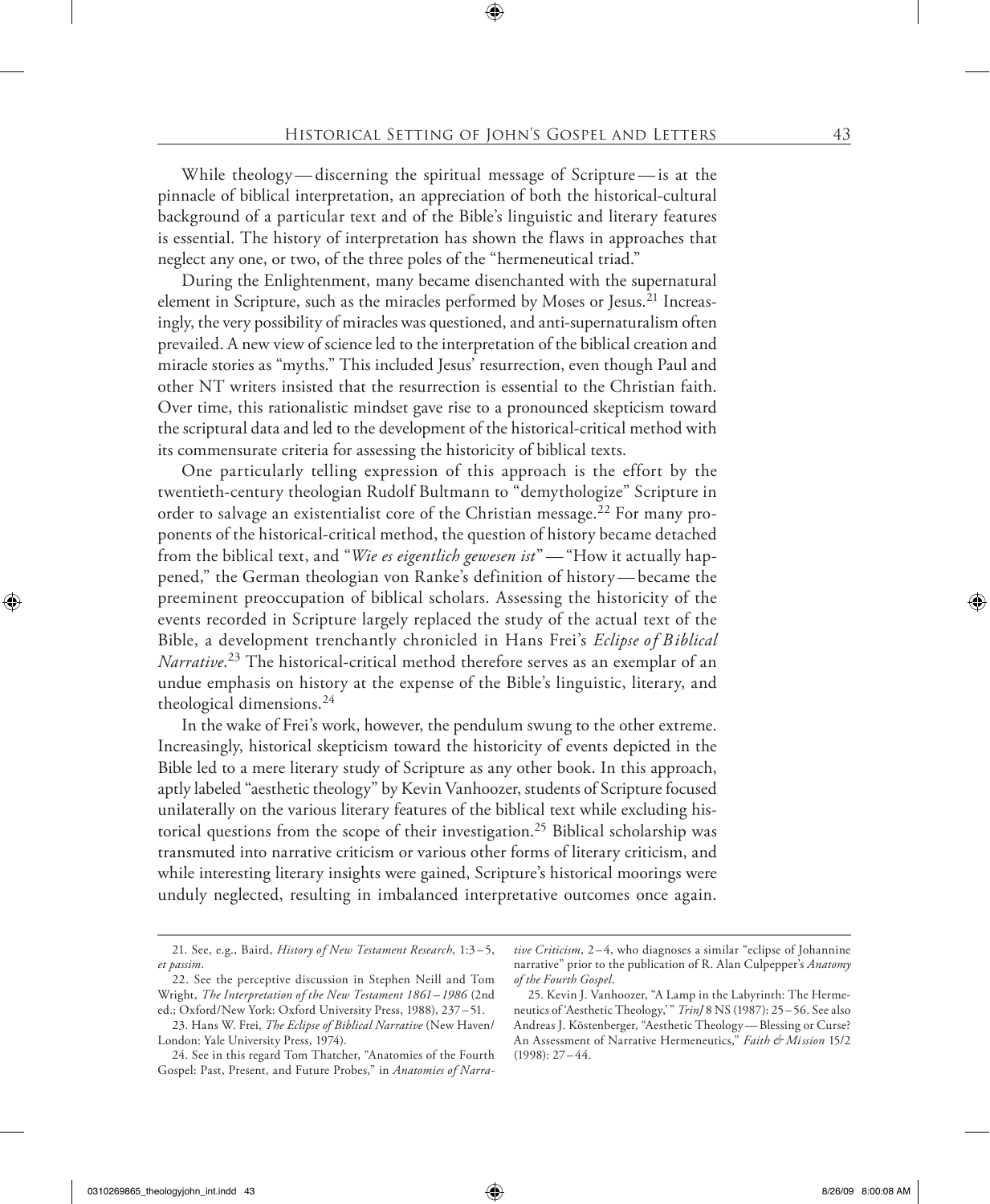Postmodernism, for its part, cast the very notion of truth as a mere function of sociological factors rather than in terms of correspondence to facts and reality.<sup>26</sup>

In assessing the merits of literary approaches to Scripture, it must be remembered that *texts* do not have a theology; *people*—authors — do.<sup>27</sup> This shows the limitations of methods that leave largely in abeyance the question of authorship while focusing on a written text regardless of the adjudication of authorship or other matters intrinsic to the historical setting of a given document. This does not mean that the author's larger-than-life presence should be used to override and overshadow what is expressly stated in the text; the *text* should be regarded as the place where the author expresses his theology. Yet the text is not autonomous; it [did not create itself. People, including authors, for their part, are shaped by beliefs](http://bit.ly/1e7LAk)  and formative experiences. N. T. Wright provides a fitting illustration of the relationship between texts and history when he compares it to eating a piece of fruit, noting that it is impossible to cleanly peel away the skin without some of the fruit attaching to it.28 It is similar with texts that cannot be completely sanitized or divorced from history.

Yet other approaches abandoned the notion of historicity while retaining the centrality of theology. Adherents to this school of thought maintained that theological truth was not contingent on the truthfulness of Scripture in depicting various phenomena and events. The resurrection was redefined as an existential experience of new life through faith in the individual apart from the historical resurrection of Jesus following his crucifixion.29 Personal regeneration upon faith in Christ was recast as the result of an existential encounter with God through the reading of Scripture. These examples illustrate approaches to theology that inadequately recognize the fundamental role of history in the investigation of Scripture. While, as mentioned, theology is properly placed at the pinnacle of biblical interpretation, it must be built on the foundation of a proper appreciation of the historical, linguistic, and literary dimensions of Scripture if a valid and balanced interpretive outcome is to be attained.

For this reason the "hermeneutical triad" constitutes the most satisfying overall framework from which to proceed in order to explore the theology of John's gospel and letters. Rather than being pitted against one another, history, language and literature, and theology each have a vital place in the study of Scripture. If the interpreter is willing to pay attention to each of these dimensions of biblical interpretation and is prepared to follow the text's directions rather than setting out on one's own whim, he or she will be equipped to take their proper place in submission to Scripture and affirm with young Samuel, "Speak, for your servant is listening" (1 Sam 3:10).

<sup>26.</sup> See on this question Andreas J. Köstenberger, ed., *Whatever Happened to Truth?* (Wheaton: Crossway, 2005).

<sup>27.</sup> See my review of Edward W. Klink III, *The Sheep of the Fold: The* Audience and Origin of the Gospel of John (SNTSMS 141; Cambridge: Cambridge University Press, 2007), in *JETS* 51 (2008): 654-56.

<sup>28.</sup> See Wright, *New Testament and the People of God*, 20, whose entire discussion in "Part II: Tools for the Task" repays careful reading.

<sup>29.</sup> See the discussion of Bultmann's program of "demythologization" and the critique in Neill and Wright mentioned above.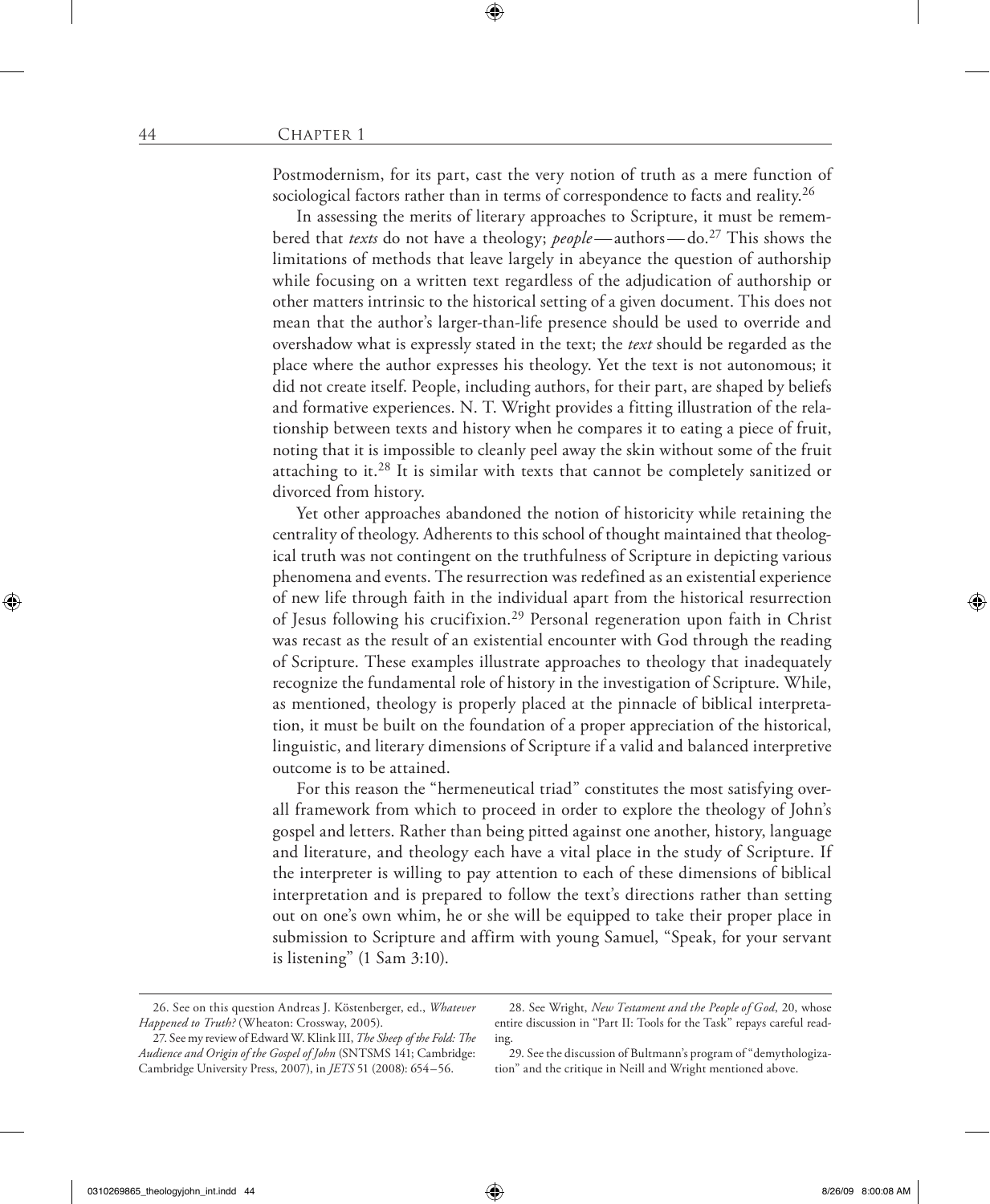#### **1.3.2 The Plan of This Book**

Like any solid structure, Biblical Theology must be built on a robust foundation. In keeping with the preceding reflections, the first portion of this book will therefore be devoted to laying a firm historical and literary foundation for the proper apprehension of John's theology (Parts  $1-2$ , chaps.  $1-5$ ). This will consist of, first, setting the enterprise of discerning Johannine theology within the larger framework of the discipline of Biblical Theology (chap. 1, sec. 1).<sup>30</sup> The chapter commences with a survey of the history of interpretation of John's writings, with special emphasis being given to the quest for the historical setting of the gospel and letters.31

This will be followed by a discussion of the major introductory matters pertaining to John's gospel and letters: their authorship and historical setting (chap. 1, sec. 2), their genre (a somewhat neglected field of inquiry; chap. 2), and various linguistic and literary dimensions of John's gospel and letters (chap. 3). Having laid the historical and literary foundations for studying John's theology, the next two chapters will be devoted to a reading of John's gospel and letters (chaps. 4 – 5). Under the next heading, I will discuss the nature of this reading in greater detail.

#### **1.3.2.1 Three Areas: Historical Investigation, Literary Study, Theological Reflection**

Technically speaking, as is widely recognized, introductory matters are not a part of Biblical Theology but rather inform the discipline by way of convictions derived from prior research. Exegesis, likewise, is not viewed as part of Biblical Theology as such but is presupposed.<sup>32</sup> Nevertheless, it will be appropriate to articulate these underlying convictions at the outset of this work.

On the basis of these assumptions and in keeping with the hermeneutical triad sketched above, the strategy in the present volume will be: (1) to investigate the historical and literary setting of John's gospel and letters (chaps.  $1-3$ ); (2) to conduct a literary-theological reading of John's gospel and letters (chaps. 4 – 5); and (3) to engage in theological reflection on major Johannine themes (chaps.  $6-15$ ), followed by a brief assessment of John's theology in its canonical context.

This procedure can be diagrammed as follows (read from bottom to top):

BECNT commentary on John (and my other publications on John's gospel, both monographs and smaller studies) provides the exegetical foundation for this Johannine theology and that the latter is conceived as a sequel to the former. See also the helpful article by D. A. Carson, "The Role of Exegesis in Systematic Theology," in *Doing Theology in Today's World* (ed. John D. Woodbridge and Thomas E. McComiskey; Grand Rapids: Zondervan, 1991), 39 – 76, in which he delineates the relationship between exegesis and hermeneutics, historical theology, biblical theology, systematic theology, spiritual experience, and preaching.

<sup>30.</sup> For a helpful introduction see the essays "Biblical Theology," "History of Biblical Theology," and "Challenges to Biblical Theology" by Brian S. Rosner, Charles H. H. Scobie, and Peter Balla in *New Dictionary of Biblical Theology: Exploring the Unity & Diversity* of Scripture (ed. T. Desmond Alexander and Brian S. Rosner; Leicester, UK: Inter-Varsity Press, 2000), 3-27.

<sup>31.</sup> See esp. Seán P. Kealy, *John's Gospel and the History of Biblical Interpretation* (2 vols.; Mellen Biblical Press Series 60a-b; Lewiston, NY: Mellen, 2002).

<sup>32.</sup> In the case of this present volume, this means that my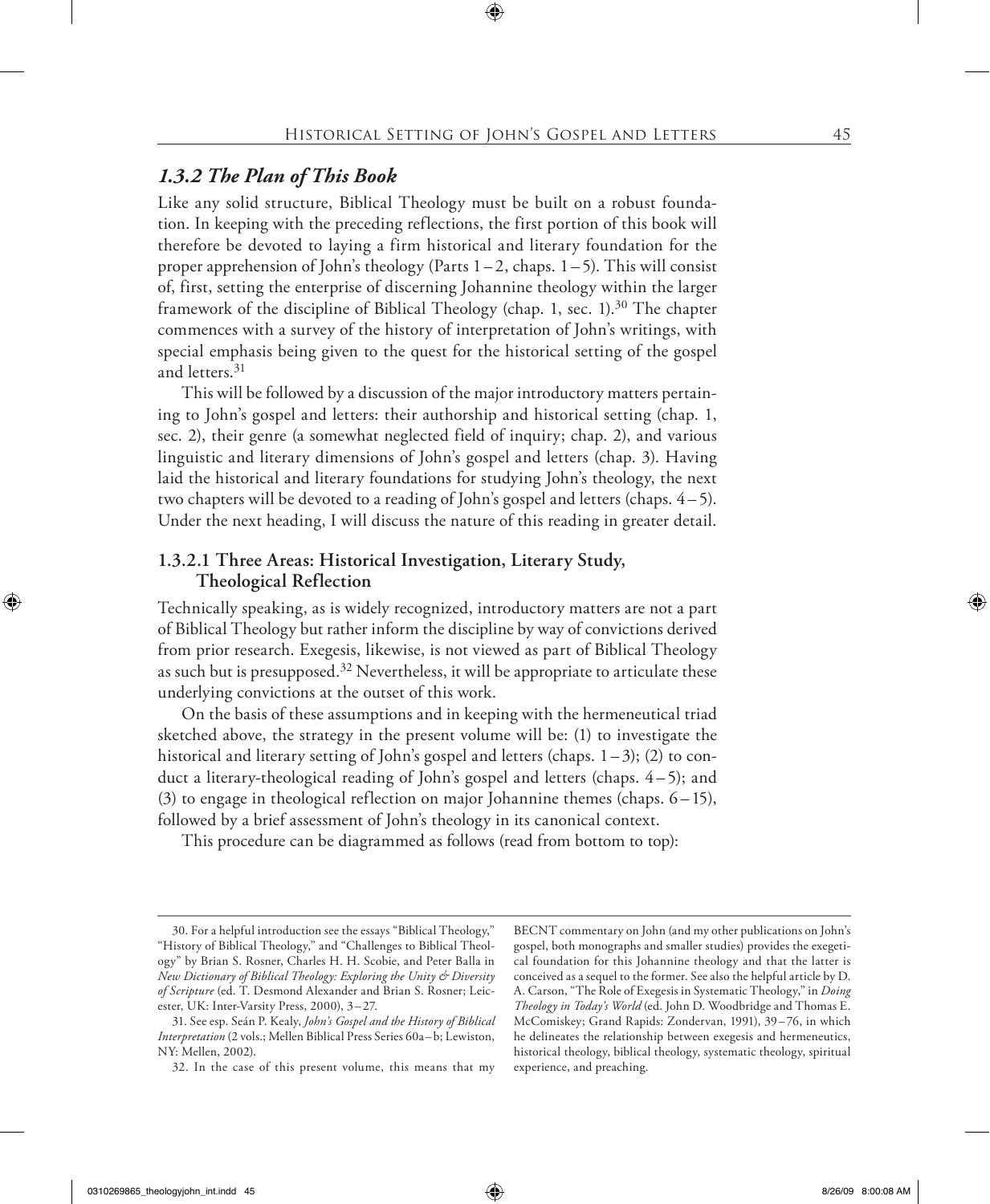| <b>BIBLICAL</b>    | Theological reflection on major themes in John's theology (Part 3) |
|--------------------|--------------------------------------------------------------------|
| <b>THEOLOGY</b>    | Literary-theological reading of John's gospel and letters (Part 2) |
| <b>UNDERLYING</b>  | Study of historical setting of John's gospel and letters (Part 1)  |
| <b>CONVICTIONS</b> | Exegesis of individual passages in John's gospel and letters       |

#### Fig. 1.2: A Working Model of Engaging in Biblical/Johannine Theology

Note that only the theological reading and the theological reflection — the tip of the iceberg, as it were — are properly part of Biblical (here Johannine) Theology. Nevertheless, it will be helpful to provide a discussion of the assumptions regarding introductory matters that are lying beneath the surface. Exegetical matters will be discussed briefly where relevant or the reader will be directed to relevant exegetical discussions in footnotes.

How, then, will this theological reading of John's gospel and letters take place? In light of the preliminary observations registered above, this will not merely be a "literary reading" cut off from historical considerations. It will proceed on the basis of an understanding of the genre of the gospel as a theological biography written by an eyewitness<sup>33</sup> and of 1, 2, and 3 John as genuine first-century letters. An effort [will be made to understand these writings within the context of their presumed](http://bit.ly/1e7LAk)  historical setting in response to then-recent events. In this regard special attention will be given to the particular worldview reflected in these documents.

The above-sketched procedure is based on the conviction that the *theology* of a given document is revealed in the context of the specific *literary form* by which it is conveyed. This, in turn, capitalizes on the strength of Biblical Theology — its careful attention to biblical terminology and the original historical context. Further life is infused into the interpretive process through the insights of literary methods that have sharpened the reader's ability to process narratives and discourses perceptively. Especially in the case of the Gospels, this calls for considerable hermeneutical sophistication, since it is no easy task to discern the theology of a particular writer from his or her narrative.

This holistic, theological reading of John's gospel and letters will ask historical, literary, and theological questions and seek to explore them initially in the unfolding narrative or epistolary framework of John's gospel and letters. In this regard every effort will be made to be sensitive to, and to discern to the extent possible on the basis of the existing data, the plan and structure of these documents, including major and minor transitions. While paying attention to the particulars on the micro-level (i.e., individual words, phrases, and sentences), the primary focus will be on tracking John's unfolding theology on the macro-level (i.e., the larger thematic and synthetic level).

<sup>33.</sup> E.g., John 1:14; 19:35; 21:24-25. See esp. Bauckham, Jesus and the Eyewitnesses.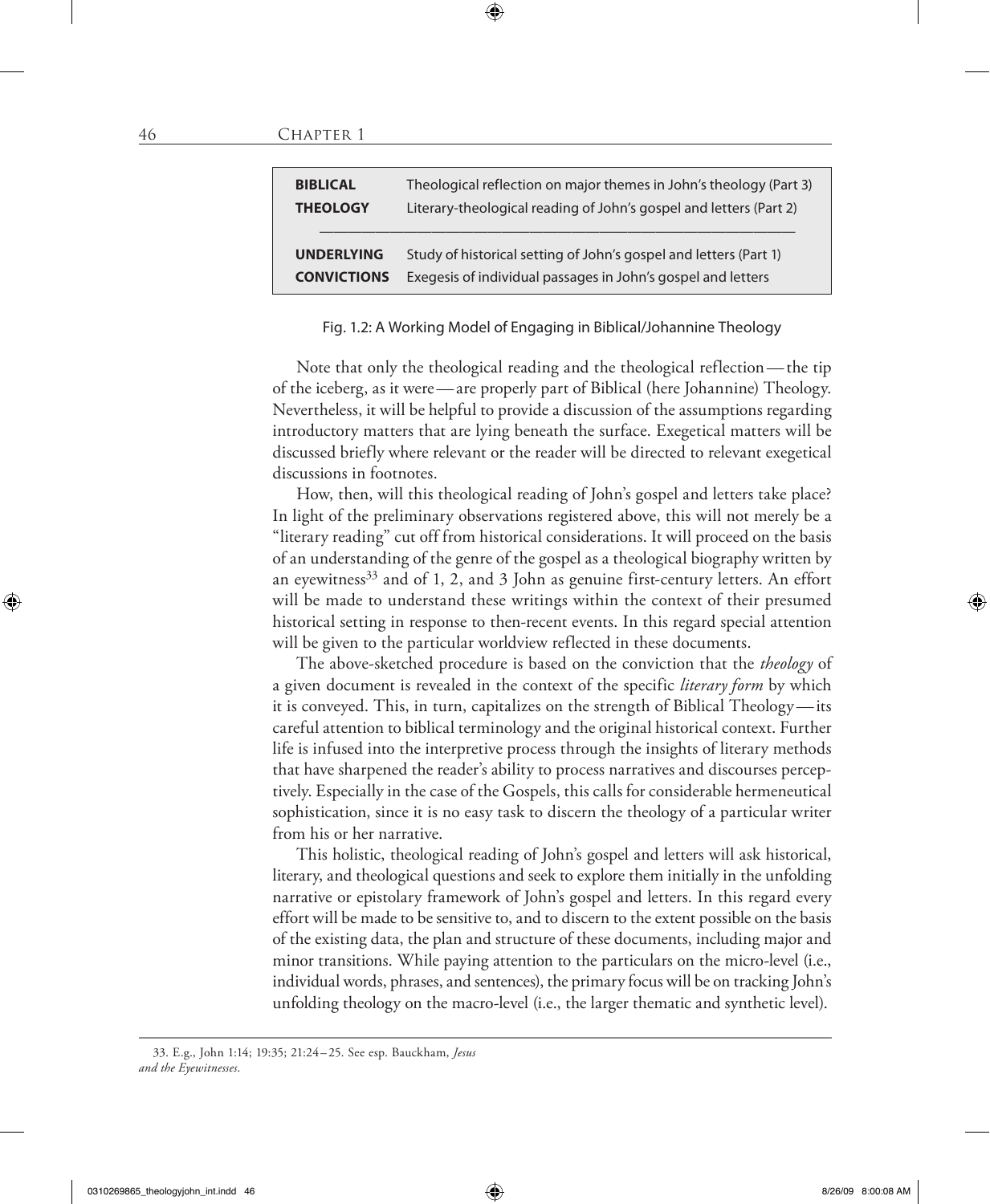This simultaneous attention to the micro- and macro-level will ensure that the apprehension of Johannine theology flows organically from, and is adequately grounded in, the actual text of these writings rather than, as is sometimes the case, the text being domesticated by a scholar's larger theories regarding John's theology, on the premise that some pesky data should not be allowed to get in the way of one's grand theological scheme.<sup>34</sup> This would certainly not be appropriate for a book on Biblical Theology, since, as discussed below, it is intrinsic to Biblical Theology that data not be superimposed "from above" but that the process flow "from below" to the larger thematic and theological level, respecting the expression of an author's theology in a given text in his or her own idiom, style, and thought forms.

#### **1.3.2.2 Major Theological Themes Chosen and Criteria for Selection**

This attempted close theological reading of John's gospel and letters in chapters 4 and 5 will then be followed in Part 3 by sustained theological reflection on several of the most significant themes found in these documents.<sup>35</sup> By way of prolegomena, I will discuss the Johannine worldview and the grounding of John's theology in various strands of the OT Scriptures (chap. 6). The major theological motifs chosen for reflection are: (1) the Messiah and his signs (chap. 7); (2) creation and new creation (chap. 8); (3) God: Father, Son, and Spirit (chap. 9); (4) salvation history: Jesus' fulfillment of festal symbolism (chap. 10); (5) the cosmic trial motif (chap. 11); (6) the new messianic community (chap. 12); (7) Johannine ethics (chap. 13); (8) John's theology of the cross (chap. 14); and (9) John's trinitarian mission theology (chap. 15). In conclusion, John's theology will be set in its proper canonical context.

In the interest of full disclosure, the process by which these thematic clusters were determined can be sketched as follows. The background was set by over a decade of close working with John's gospel and letters and by engaging in a variety of exegetical and thematic studies. This repeated, reflective reading and work with John's writings resulted in an increasing grasp of John's theology and its constituent parts. As it became necessary to select the specific theological topics to be addressed, three major points of reference that emerged in the gospel were: (1) the introduction (John 1:1 – 18); (2) the preamble to Part 2 (13:1 – 3); and (3) the purpose statement  $(20:30 - 31)$ .

Located at the beginning, the middle, and the end of John's gospel, these units represent strategically placed indicators of John's major theological purposes and

An Approach to Biblical Theology (Grand Rapids: Eerdmans, 2003); and the *New Dictionary of Biblical Theology*. I have also benefited from reading several of the volumes in the NSBT series (edited by D. A. Carson) and from perusing Dunn, *Theology of Paul the Apostle*. Also, theological differences notwithstanding, Rudolf Bultmann's *Theology of the New Testament* (2 vols.; trans. Kendrick Grobel; New York: Charles Scribner's Sons, 1951, 1955) has been an inspiration as well.

<sup>34.</sup> This premise has often applied to German scholarship guided by idealism. Not that Anglo-American scholarship is immune to this, however. A current example of synthesis at times illegitimately controlling exegesis might be aspects of the work of N. T. Wright.

<sup>35.</sup> In framing the present volume I have benefited particularly from the approach used in the following volumes: John W. Pryor, John: Evangelist of the Covenant People (Downers Grove, IL: Inter-Varsity Press, 1992); Charles H. H. Scobie, *The Ways of Our God*: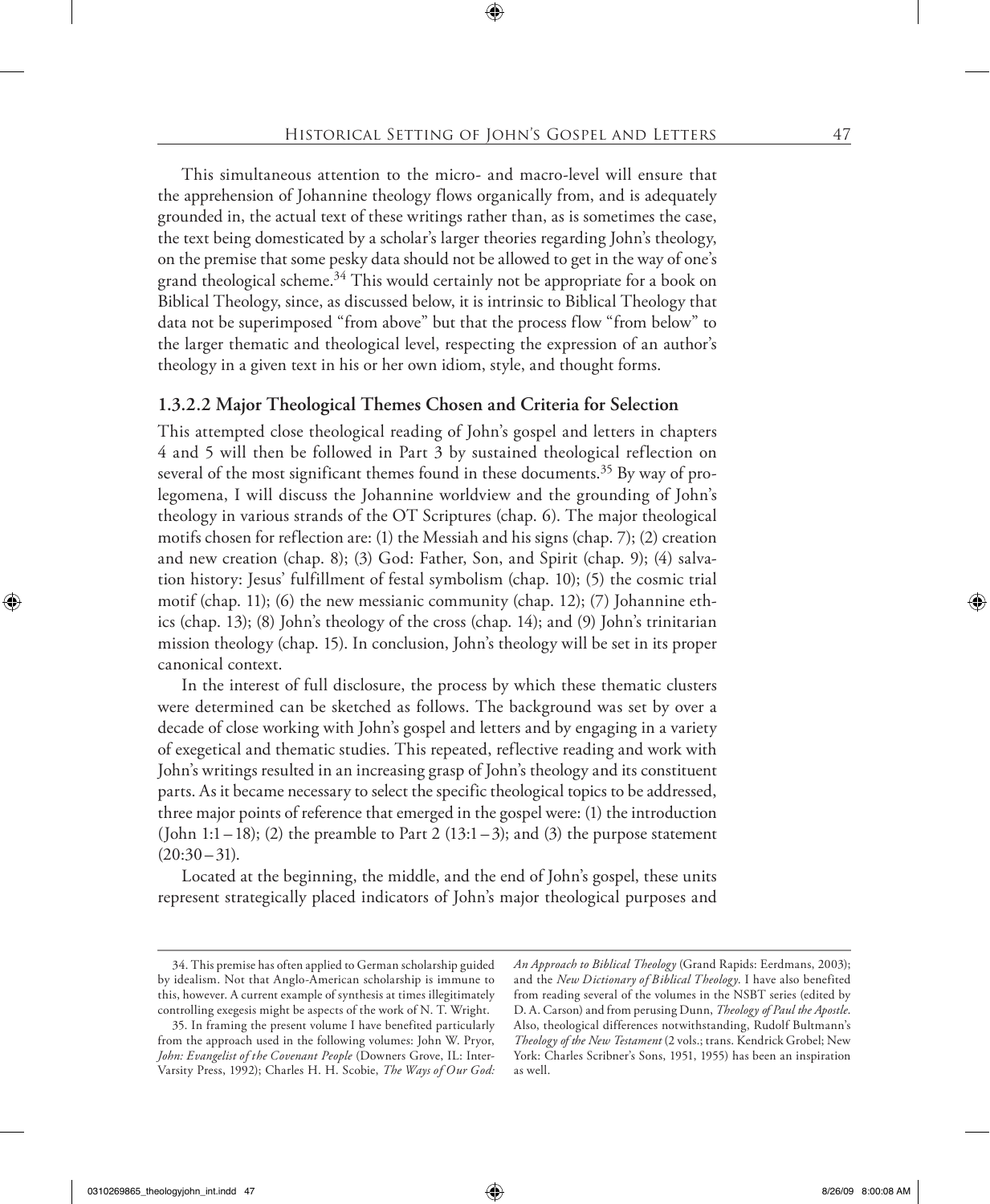thematic emphases, together with, and to a slightly lesser extent, other major or midlevel introductory, summary, or concluding sections (John 6:60 – 71; 12:36b – 50). Indeed, it is entirely in keeping with literary theory to read a story in light of its beginning, middle, and end. These three units will therefore serve as the points of departure for the discussion of major Johannine themes in this volume. Also, since the gospel is judged to be the foundational Johannine document, it will serve as the primary basis for this study, with John's letters providing supplementary material for John's theology (though important themes in the letters will be treated in their own right).

In this manner, the present volume seeks to contribute to the question: How does one derive the theology of a particular author from a given text? Essentially, the answer given here is: (1) through repeated careful reading; and (2) through special attention being given to programmatic sections, such as a writing's introduction, purpose statement, or other sections by which an author indicates his theological emphases. What is more, not only do the beginning, middle, and end of a narrative constitute strategic junctures, it is vital to read the document in light of its purpose (the end), which is one reason why the treatment of major themes in John's gospel takes its point of departure from the Johannine purpose statement. The same is true for the letters, especially 1 John, which, as will be seen, presents its own unique challenges.

In light of the importance of reading a document with the end—its purpose in mind, the investigation of John's theology in part 3, then, will commence with John's declared purpose, which focuses squarely on the Messiah and his signs (chap. 7): "Jesus performed many other *signs* [*sēmeia*] in the presence of his disciples, which are not recorded in this book. But these are written that you may believe that Jesus is the *Messiah*, the Son of God, and that by believing you may have life in his name" (20:30 – 31, emphasis added).<sup>36</sup> Thus the Messiah and his signs are the focal point of John's *theo-*drama, or perhaps better, his *Christo-drama or sēmeio-drama* (an account of the Messiah's signs). $37$ 

Interestingly, neither the Messiah (first as part of the expression "Jesus Christ" in John 1:17 and then describing what John the Baptist was *not* in 1:20) nor his

The Gospel of John (SP; Collegeville, MN: Liturgical Press, 1998), 47, says that John is "telling the Father's story," not Jesus', and cautions that "John's theology . . . not . . . be swallowed up in his Christology." He contends, on the basis of the reference to Jesus making God known in John 1:18, that John's gospel is not just a  $\beta$ ίος Ίησο $\widehat{\mathfrak y};$ it is also a  $\beta$ ίος θεού, "or, better still, a  $\beta$ ίος πατρός" (ibid.). No one would deny that Jesus came to make God known; this is explicitly stated in 1:18. Nevertheless, it is stated plainly in 20:30 – 31 that it was John's purpose to demonstrate that it is *Jesus* who is the Christ and Son of God; and it is asserted in the introduction that it was Jesus *the Word* who was with God in the beginning. This amply indicates the Christocentricity of John's gospel and supports the contention that John's gospel constitutes a *theo-*drama precisely because it, as *Christo-*drama, shows that Jesus was both Messiah and Son of God.

<sup>36.</sup> Note that in addition to the Messiah and his signs, "believing" and "life in his name" are also mentioned in the purpose statement. But unlike "Messiah" and "signs," "believing" and "life" form an integral part also of the introduction to the gospel, so that it seemed best to treat these latter two motifs under the rubric "beginning," below.

<sup>37.</sup> For the notion of *theo*-drama, see Kevin J. Vanhoozer, *The* Drama of Doctrine: A C anonical-Linguistic Approach to Christian *Theology* (Louisville: Westminster John Knox, 2005), following Hans Urs von Balthasar, *Theo-Drama: Theological Dramatic Theory* (4 vols.; trans. G. Harrison; San Francisco: Ignatius, 1988, 1990, 1992, 1994). Mark Stibbe, "Telling the Father's Story: The Gospel of John as Narrative Theology," in *Challenging Perspectives on* the Gospel of John (ed. John Lierman; WUNT 2/219; Tübingen: Mohr-Siebeck, 2006), 170, with reference to Francis J. Moloney,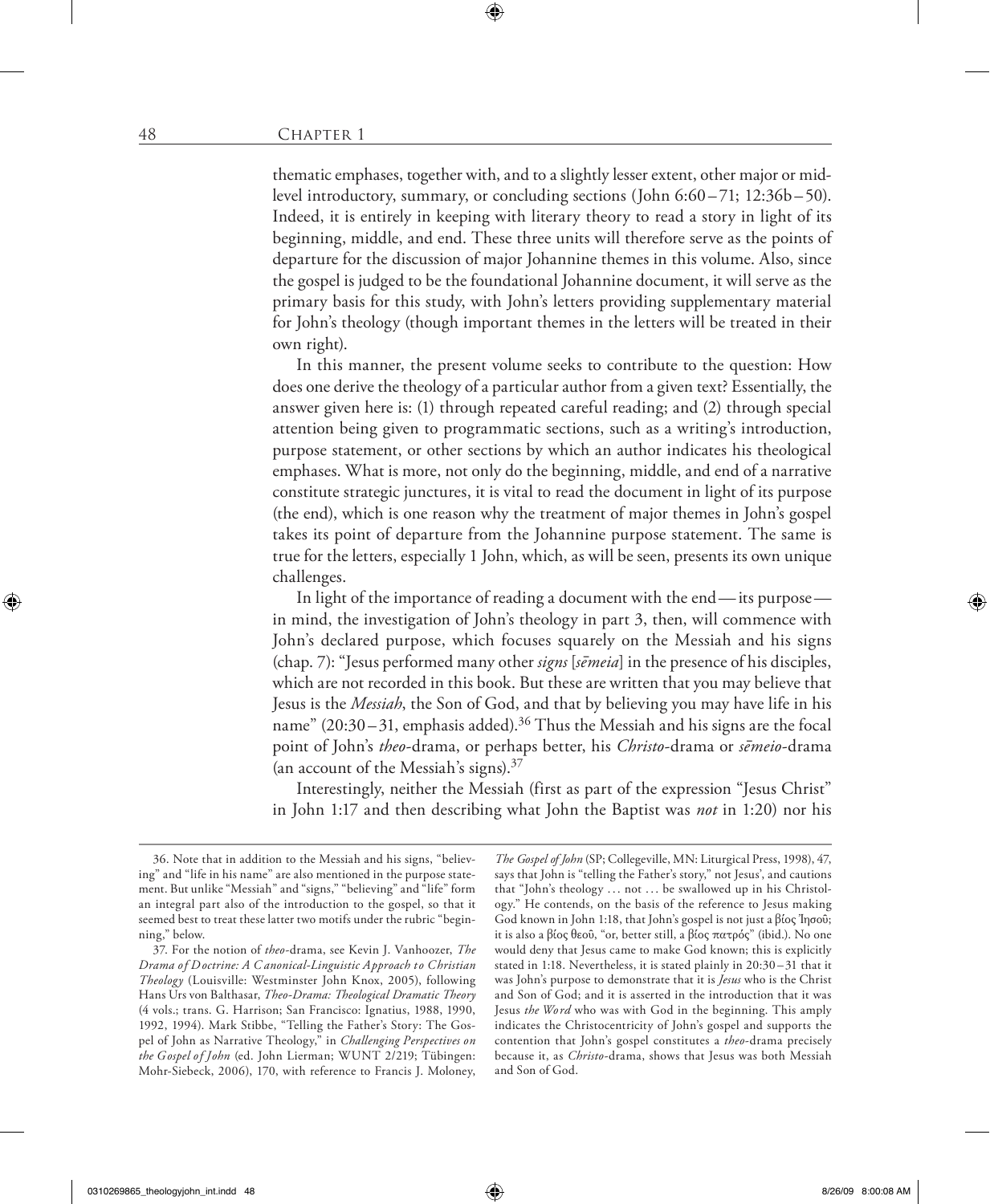signs are featured in the introduction.<sup>38</sup> This shows that they are not so much part of John's universal theological outlook but part of his particular salvation-historical message pertaining to the Jewish people. It is to them that Jesus first came as their Messiah, though they rejected him (12:36b – 40). This rejection, in turn, revolves around Jesus' "signs," found only in Act I<sup>39</sup> of the gospel, spanning John 2 through 11. Because the Messiah and his signs are not featured in the introduction to the gospel, it may have been better to deal with them later on in the volume; yet because they are at the heart of John's purpose statement, it seemed appropriate to place the discussion of the Messiah and his signs first.

After this the exploration of John's theology starts where John starts: with protology, that is, the Word and its activity in both creation and new creation (chap. 8). Understanding John's theology as it unfolds in the Johannine narrative will turn out to be of seminal significance both methodologically and in its practical outworking. Continuing to track with John's initial remarks, it is apparent that his opening words, "In the beginning was the Word," are followed immediately by his assertion that "the Word was with God, and the Word was God" (John 1:1). This raises important questions as to the nature of God, and later in the introduction one finds references to the Father and the Son (1:14, 18), respectively (though not of the Spirit). For this reason the next topic that will be considered is God: Father, Son, and Spirit (chap. 9).

After this integrated consideration of the Godhead, the next topic that emerges organically from the unfolding fabric of John's narrative in the introduction is that of salvation history pertaining to Judaism and its various religious institutions, festivals, and holy sites, including the temple (chap. 10). This flows from the references to Jesus "pitching his tent" (cf. 1:14, an allusion to the tabernacle) and various other allusions to the exodus narrative in the latter portions of the introduction (1:14 – 18). In this regard, what will emerge is an integral connection between John's theology of the temple and the motif of the glory of God in Jesus the Messiah.<sup>40</sup>

Next in the introduction to the gospel comes John's reference to the world's rejection of its Creator upon its visitation by him (John 1:10 – 11) — part and parcel of the cosmic trial motif in John, which includes references to the world, the Jews, and the witnesses to Jesus—and to those who become God's children through faith and the new birth (presupposing divine election) and who thus come to form [the new messianic community, Jesus' "own."41 These two thematic clusters — the](http://bit.ly/1e7LAk)  cosmic trial motif and the genesis of the new messianic community — constitute the next topics of discussion (chaps. 11 and 12, respectively). $42$ 

After this, the discussion moves to the middle of the Johannine narrative, the preamble to Part Two of John's *Christo-*drama. With the *semeio-*drama having

<sup>38.</sup> Though the author's affirmation, "We have seen his glory" (John 1:14), turns out to encompass the signs  $(2:11; 9:3-4; 11:4)$ as well as the cross  $(12:23, 28; 17:1, 4-5)$  in the remainder of the Johannine narrative.

<sup>39.</sup> Please note that I am using the expression "Act I" and "Part

<sup>1&</sup>quot; as synonyms, and "Act II" and "Part 2."

<sup>40.</sup> See esp. the discussion in chap. 10, secs. 22.3, 5; and 24.

<sup>41.</sup> Compare John 1:12 with 13:1.

<sup>42.</sup> See also the reference to "believing" (as well as "life in his name") in the purpose statement (John 20:31).